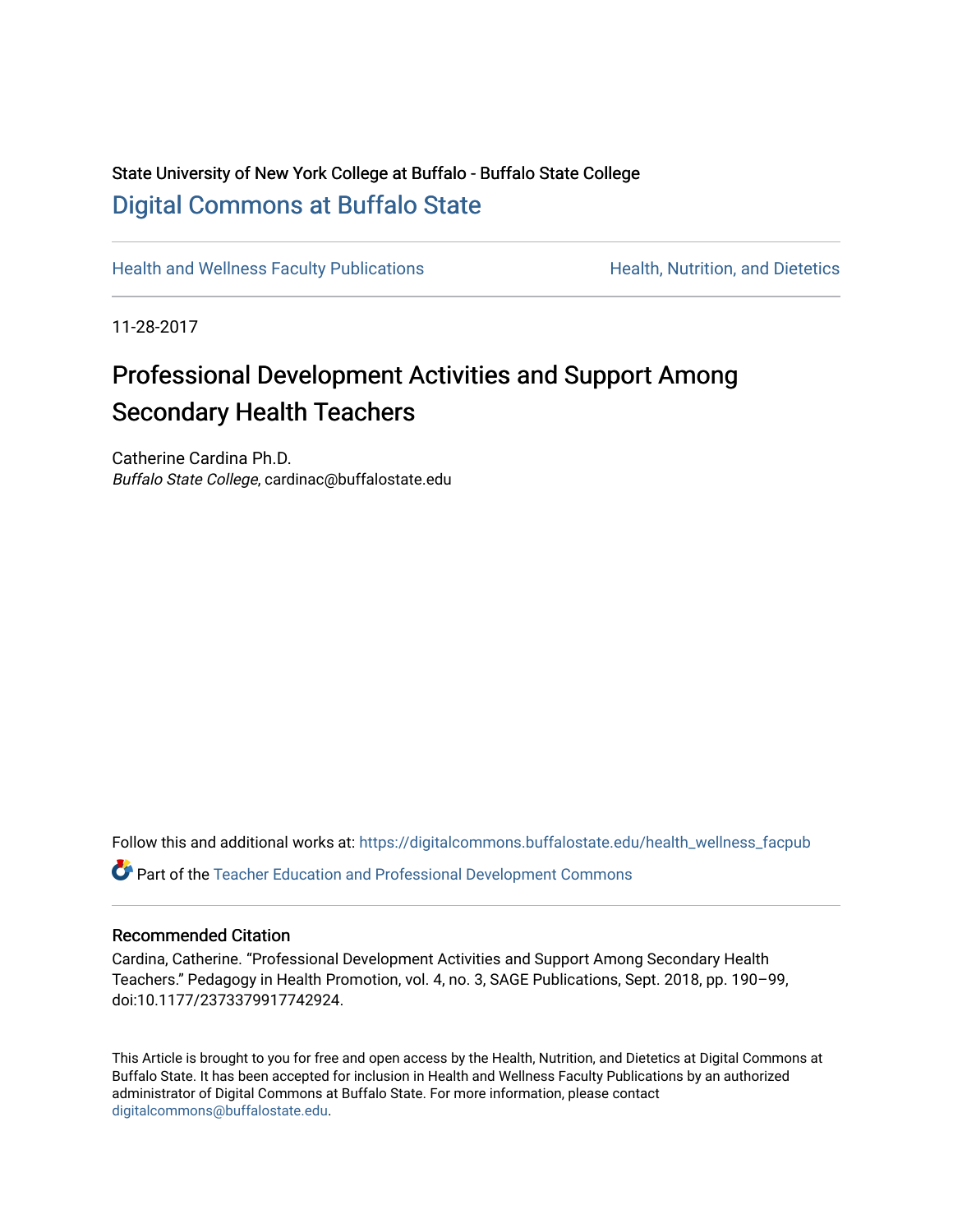# Running head: PROFESSIONAL DEVELOPMENT AMONG HEALTH TEACHERS 1 **Abstract**

 This study described public school secondary health education teachers' support for professional development and the types of professional development activities in which they participated. Results were compared to public school secondary teachers of all other subjects. In addition, perceptions of professional preparation among newly hired health teachers and the types of 5 professional support they received were described. Data were collected through the 2011-12 Schools and Staffing Survey (SASS) and included a nationally representative sample of public school teachers in the United States. Descriptive statistics were used to analyze data and answer research questions. Results showed that for nearly all types of professional support assessed, secondary health education teachers reported less support as compared to secondary teachers of all other subjects. Of the teaching skills questioned, newly hired health education teachers indicated they were least prepared in handling a range of classroom management or discipline situations and using data from student assessment to inform instruction. Moreover, newly hired health teachers were less like to participate in programs for beginning teachers as compared to their newly hired teaching peers. Using results from this study recommendations concerning professional development support and activities among secondary health teachers and newly hired secondary health teachers were provided.

 *Keywords:* professional development, professional preparation, health education teachers, newly hired teachers.

*Word count: 4993*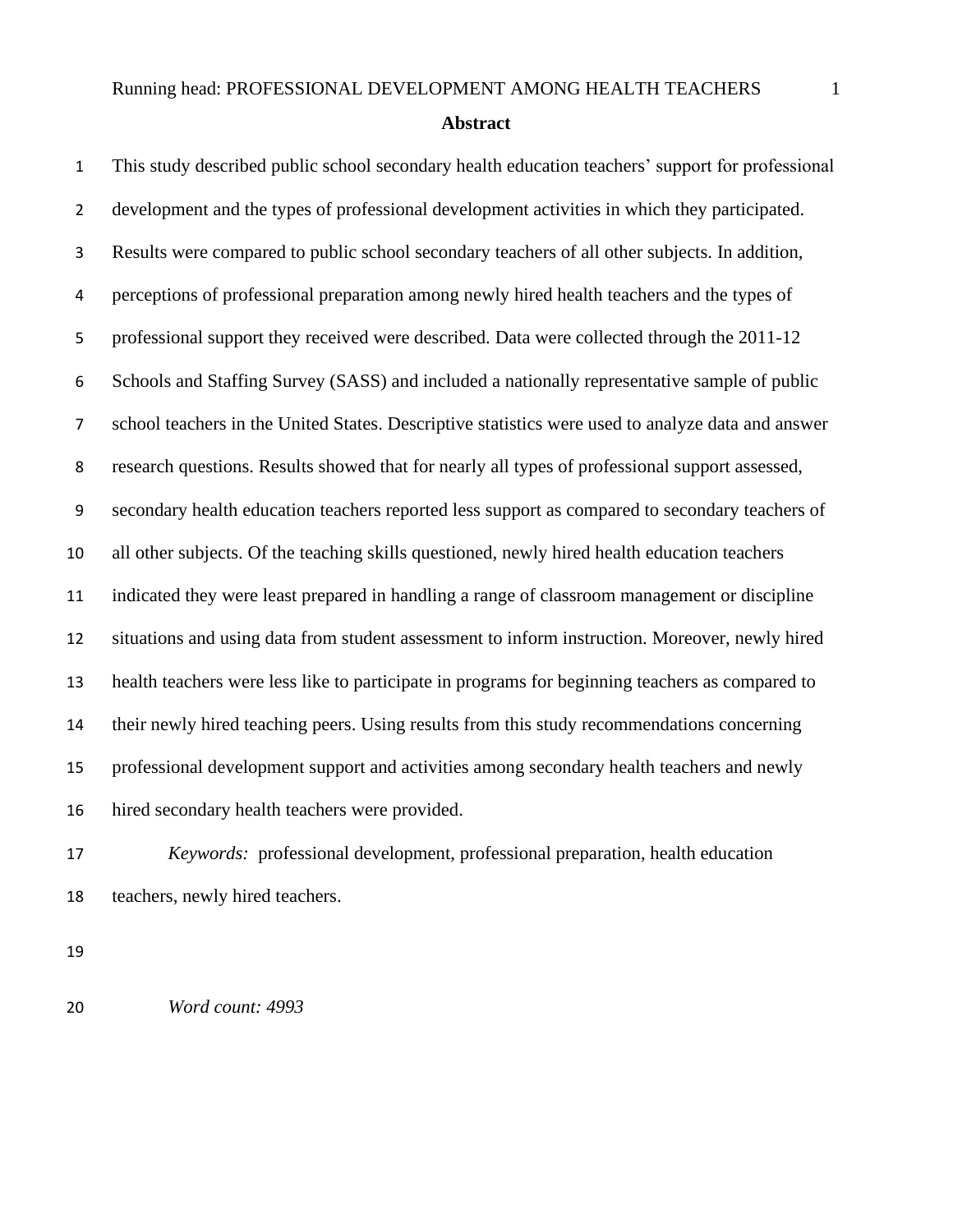#### Professional Development Activities and Support Among Secondary Health Teachers

 Worldwide, there is an established link between health and education which has resulted in efforts to foster health and well-being within the educational environment for all students (St. Leger, Young, Blanchard, & Perry, 2009). For example, in the United States (U.S.), wellness behaviors such as healthy eating and physical activity have been linked to improved academic achievement among youth in terms of academic performance (i.e. grades), educational behavior (i.e. attendance), and cognitive skills and attitudes (i.e. memory and mood) (Centers for Disease Control and Prevention [CDC], 2014). With this established link between health, academic achievement, and educational attainment, schools provide a practical setting for promoting the overall wellbeing of youth by helping them establish lifelong healthy behaviors (Basch, 2011). As noted by the World Health Organization (WHO) (2017), in 2013 most children of primary school age (> 90%) and lower secondary school age (> 80 %) were enrolled in school globally, therefore schools serve an ideal setting for health education and promotion among children. Furthermore, research suggests that schools can successfully promote healthful behaviors among youth. Notably, among high-income countries, health promoting schools were found to influenced children's health by reducing risk factors for noncommunicable diseases, such as increasing physical activity, increasing intake of fruits and vegetables, and reducing tobacco use (WHO, 2017). Similarly, in the U.S., research has shown that school health programs can reduce the prevalence of health risk behaviors among youth (CDC, 2017).

**Theoretical Foundation**

 Establishing healthy behaviors during childhood that may be carried into adulthood are most likely to be achieved through partnerships with schools, government agencies, community organizations, and other community members (ASCD, 2014; St. Leger et al., 2009; WHO, 2017).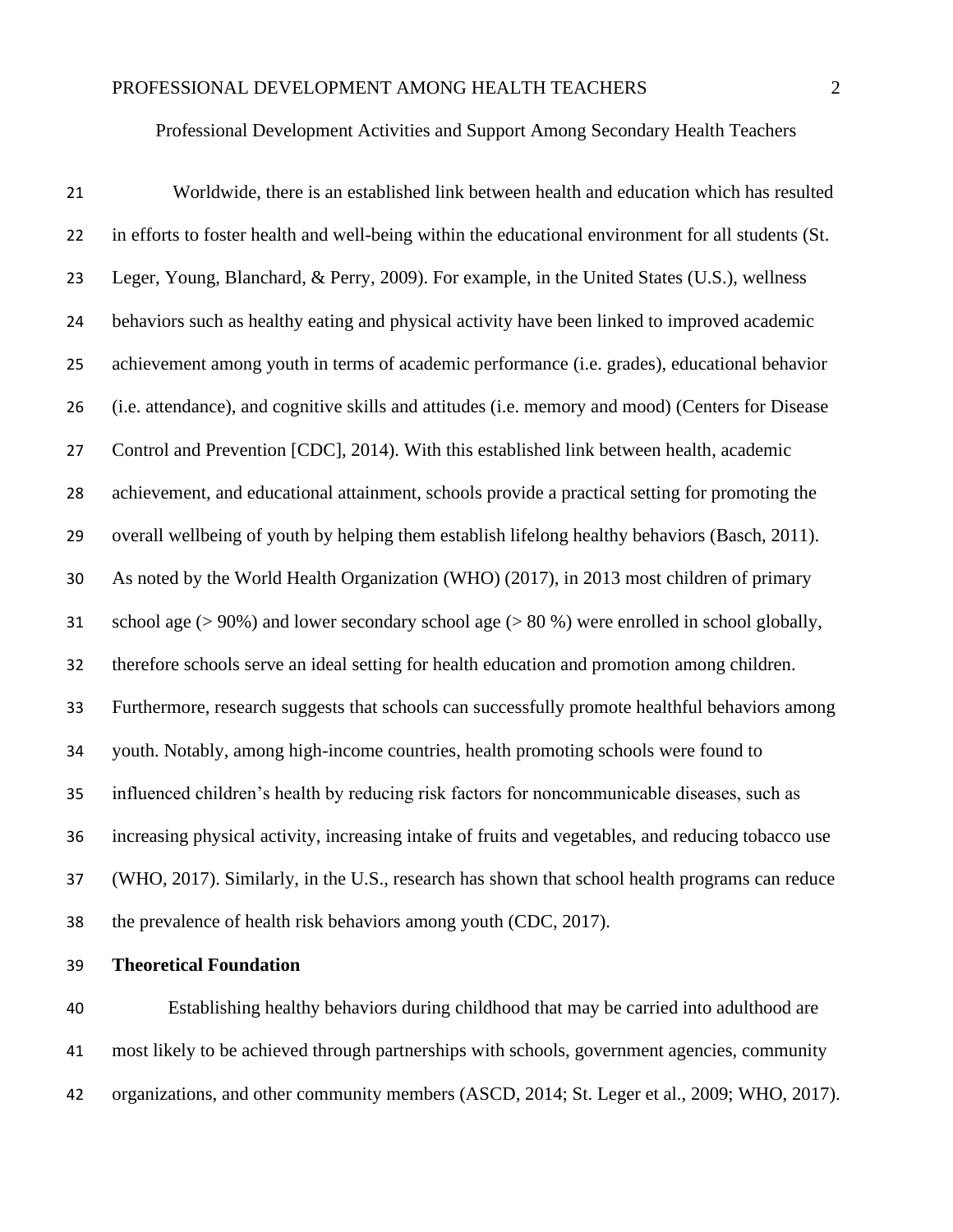The Whole School, Whole Community, Whole Child (WSCC) model, recently developed by the CDC and ASCD with participation from leaders in the fields of health, public health, education, and school health education, seeks to improve learning and health among youth in U.S. schools by incorporating a collaborative and comprehensive approach with schools. The WSCC model includes ten components: Health Education, Physical Education and Physical Activity, Nutrition Environment and Services, Employee Wellness, Social and Emotional School Climate, Physical Environment, Health Services, Community Involvement, Family Engagement, and Counseling, Psychological, and Social Services. This model is directed at schools and uses community resources to address the needs of the whole child, which may serve as a framework for improving students' academic success and health in schools (ASCD, 2014).

 With regard to the health education component of the WSCC model, students learn skills needed to make quality health decisions. Specifically, heath education instruction is provided by a qualified and trained health teacher so that students may gain the knowledge, attitudes, and skills needed to make healthful decisions, practice healthful behaviors, become health literate, 57 and promote the health of others (CDC, 2015). As explained by the CDC (2015), health education curricula should incorporate the characteristics of an effective health curriculum, which include ongoing professional development and training for teachers so they are comfortable and skilled in implementing effective health education strategies and assessing student learning. Rooney, Videto, and Birch (2015) noted the importance for schools to allocate resources for health education curriculum and multiple opportunities for professional development, which may be integrated into a school district's strategic plan for improvement. In addition, the International Union for Health Promotion and Education (IUHPE) (2008), states in their guidelines for health promoting schools that it is essential to have ongoing opportunities for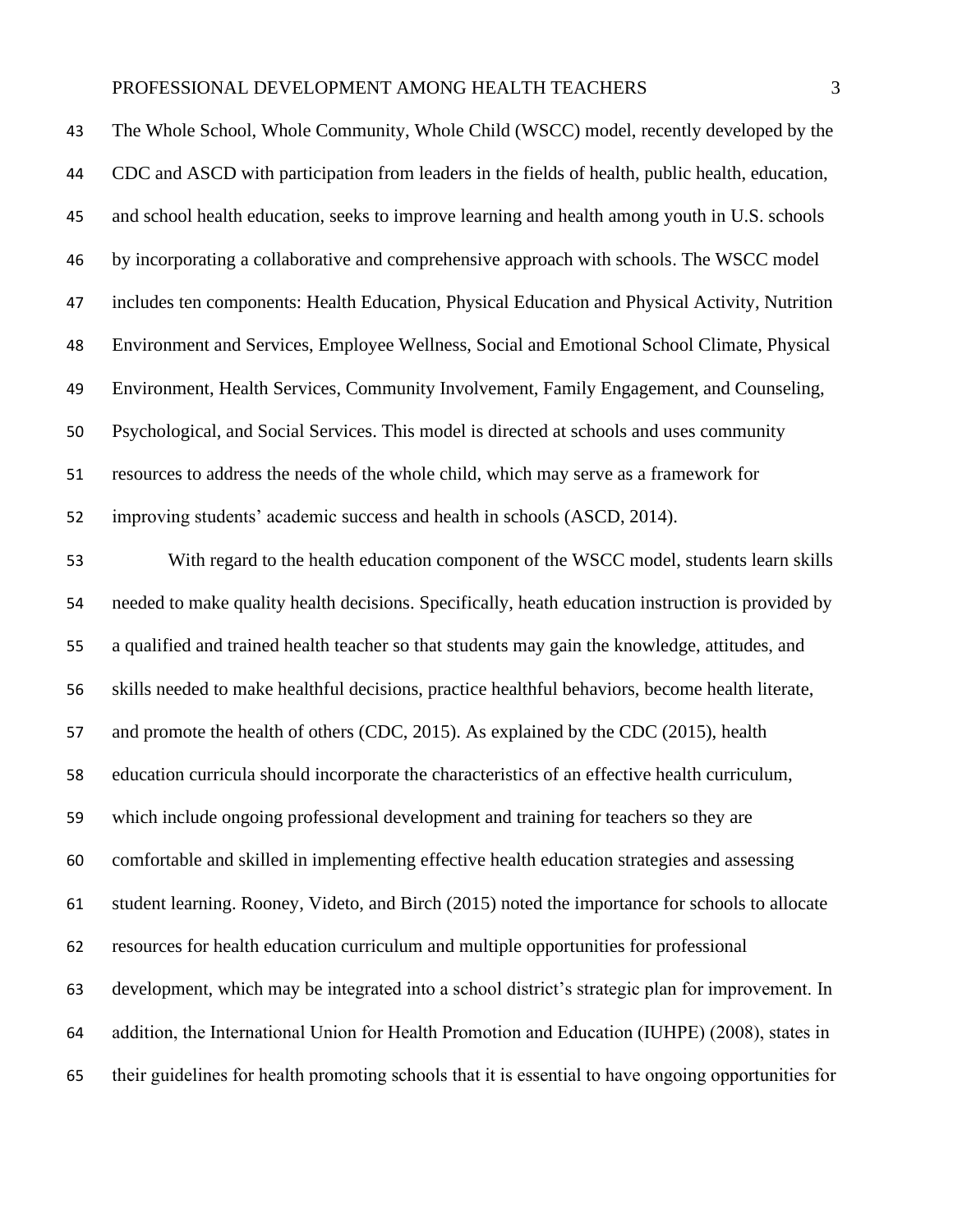staff to attend professional development programs, ensure there are resources for appropriate capacity building of staff, and provide resources that complement the fundamental role of the teacher that are of a sound theoretical and accurate factual base.

**Professional Development**

 In general, teachers' continuing professional development has been being given increasing importance in countries throughout the world due to the positive correlations between teacher quality and student achievement. Evidence-based practice for continuing professional development serves as an impetus and motivation for teachers to transform their practice and enhance student learning (Harrison, Hofstein, Eylon, & Simon, 2008). Many initiatives for continuing professional development among teachers were initiated by government agencies such as the United Kingdom (GTC [General Teaching Council] Scotland), the U.S. (*Every Student Succeeds Act* [ESSA]), and the European Union (European Commission Directorate- General for Education and Culture). In the U.S., resources to support the WSCC model specific to professional development to enhance health education teaching that are associated with a school districts' strategic plan for improvement may come from Federal government Title II funds for professional development (SHAPE America, 2016). In 2015, the ESSA shifted the nation's education focus from a few select subjects, such as mathematics and science, to a "well- rounded education" for all students, which includes health education. Consequently, school districts have the means to support teachers' professional development specific to health education for the purpose of improving students' academic success and health as part of their ESSA implementation plan, ensuring a well-rounded education for all students. As reported by the U.S. Department of Education (2017), there is much empirical support

regarding the benefits of professional development for teachers. For example, professional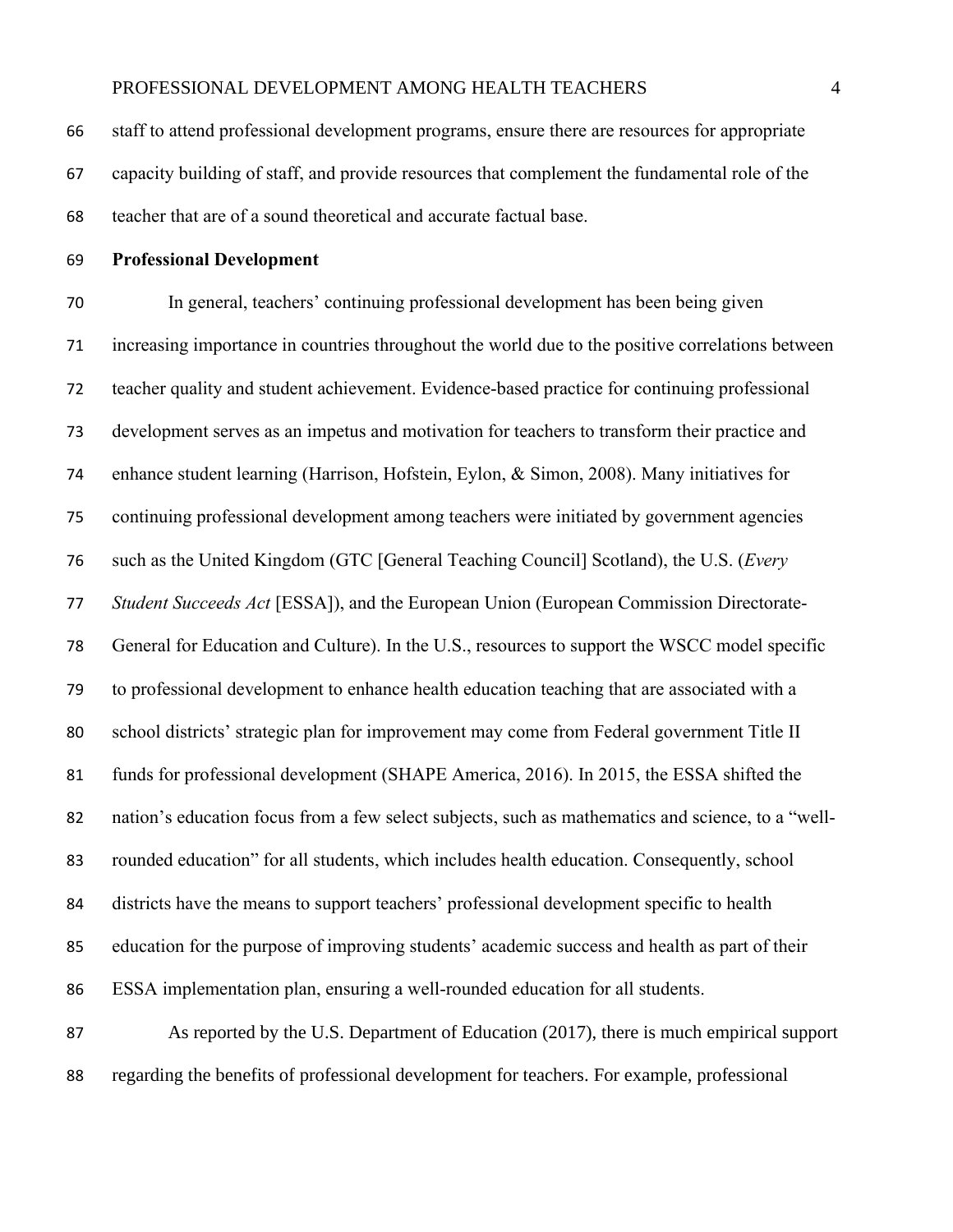development enhances teachers' subject matter knowledge, improves their instructional skills, and enables teachers to learn state-of-the-art teaching techniques. In addition, there is an emerging base of research to support that professional development influences student learning and achievement. This evidence base for professional development that improves teaching and learning also assessed the quality and effectiveness of professional development activities, such as coaching and mentoring, collaboration among colleagues, and observing and discussing classroom practice (Caena, 2011; Darling-Hammond, Wei, Andree, Richardson, & Orphanos, 2009; DeMonte, 2013). For instance, studies have found that beginning teachers who participate in teacher induction programs perform better at various teaching skills (i.e. classroom management) and their students had higher academic achievement (Ingersoll & Strong, 2011). There is also empirical support that improved teacher practice and student learning resulted from specific types of professional development; such as, focusing on the teacher's content area, observing expert teachers or leading discussions, and shared participation among teachers (i.e. same subject area) (Caena, 2011; U.S. Department of Education, 2017). In addition, Desimone and Garet (2015) concluded that research has demonstrated the important role of school leaders' support for professional development activities in terms of providing time for teachers to participate in professional development and to implement strategies learned. The U.S. Department of Education (2017) noted that all teachers should have equal access to high quality professional development and provided a description of teacher professional development in the United States during the 2011-2012 school year with regard to selected teacher and school characteristics. However, their reported results concerning teacher

- professional development were for all teachers and not specific to teachers' content areas. As a
- result, baseline data are needed to describe the health education component of the WSCC model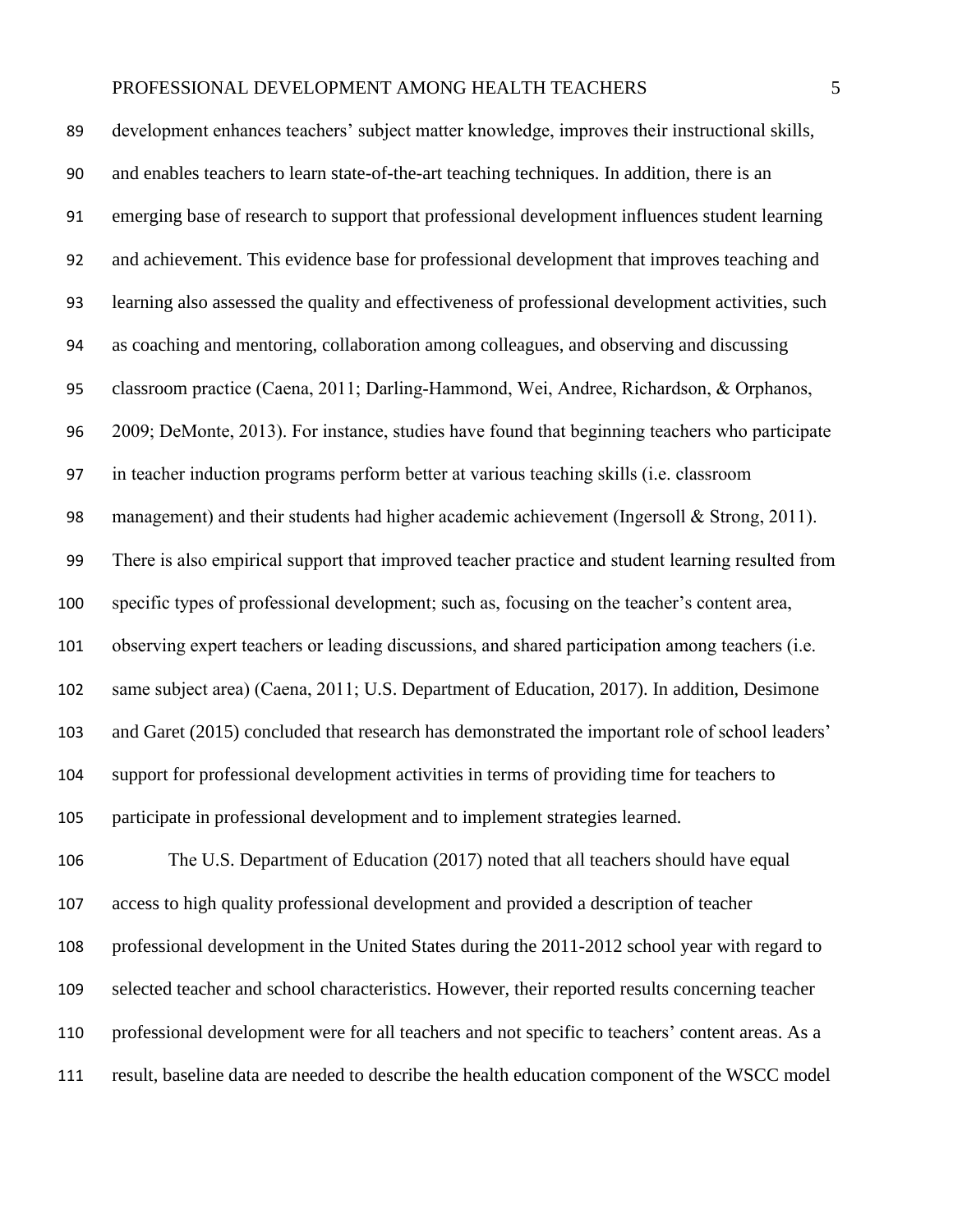| 112 | by describing professional development opportunities and support among health education           |
|-----|---------------------------------------------------------------------------------------------------|
| 113 | teachers in the U.S., which will serve to determine the extent that health education programs are |
| 114 | incorporating the characteristics of an effective health curriculum as defined by the CDC (2015). |
| 115 | These characteristics includes ongoing professional development and training for health teachers  |
| 116 | to enhance their skills in implementing effective health education strategies. Moreover, baseline |
| 117 | data are needed to assess the call by Rooney et al. (2015) for schools to allocate support and    |
| 118 | resources for health teachers' professional development and if they were equitable to all other   |
| 119 | teachers.                                                                                         |
|     |                                                                                                   |
| 120 | <b>Purpose of the Study</b>                                                                       |
| 121 | Therefore, the purpose of this study was to describe secondary public school health               |
| 122 | education teachers' professional development activities and the types of support for professional |
| 123 | development they received during the 2011-12 academic year as compared to secondary teachers      |
| 124 | of all other subjects. In addition, professional support specific to newly hired secondary health |
| 125 | teachers was described, as well as their perceptions of how well prepared they were during their  |
| 126 | first year of teaching with regard to selected instructional skills. Therefore, specific research |

 1. In what professional development activities did secondary public school health education teachers participate as compared to secondary public school teachers of all other subjects?

 2. What support for professional development did secondary public school health education teachers received as compared to secondary public school teachers of all other subjects?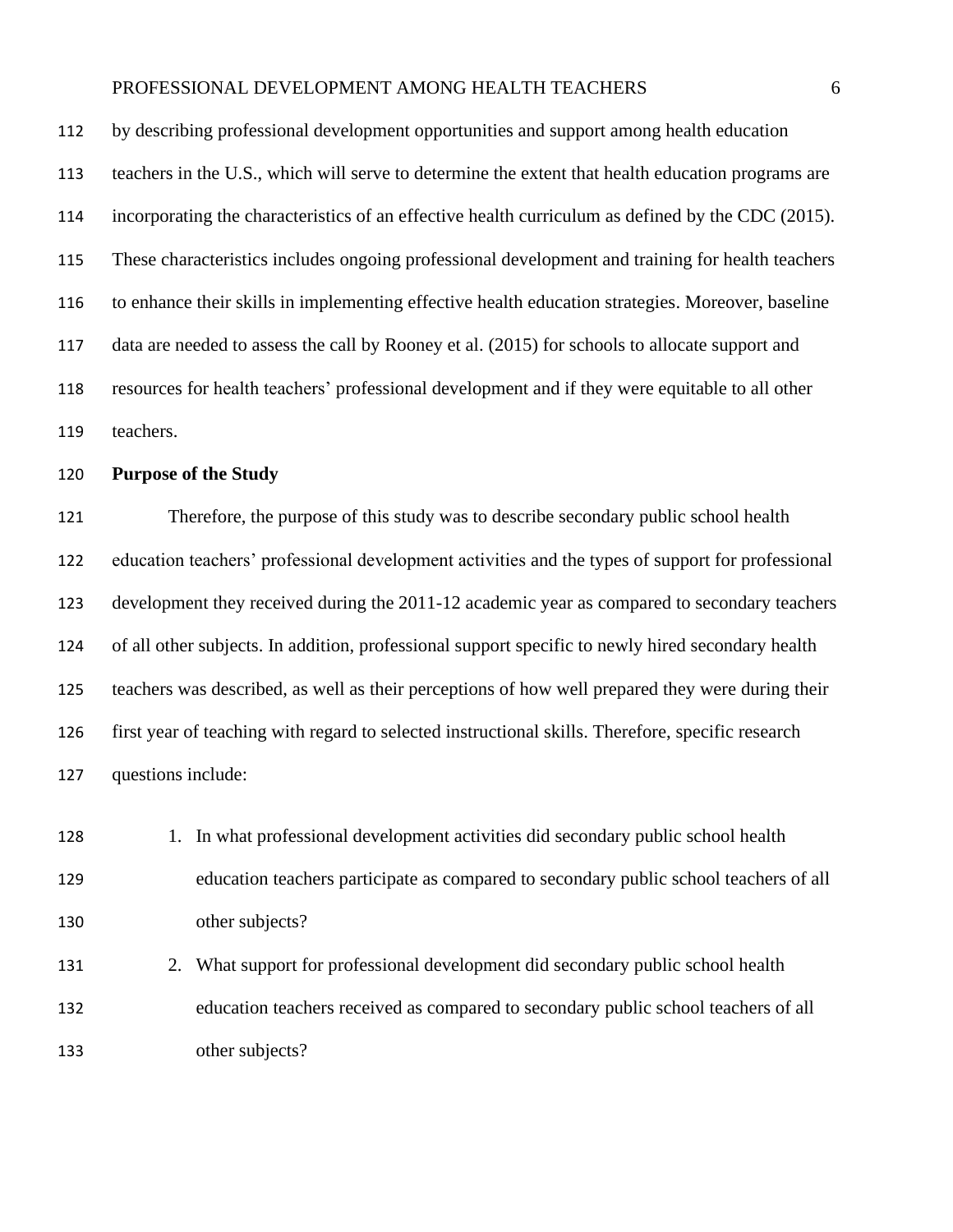# PROFESSIONAL DEVELOPMENT AMONG HEALTH TEACHERS  $\overline{7}$

| 134 | 3. What professional support did newly hired secondary public school health education                |
|-----|------------------------------------------------------------------------------------------------------|
| 135 | teachers received as compared to newly hired secondary public school teachers of all                 |
| 136 | other subjects?                                                                                      |
| 137 | 4. What were the perceptions of professional preparation in teaching among newly hired               |
| 138 | secondary public school health education teachers?                                                   |
| 139 | <b>Method</b>                                                                                        |
| 140 | This study employed a secondary analysis on an existing dataset. The data were from the              |
| 141 | most recent (2011-2012) Schools and Staffing Survey (SASS), a large national data collection         |
| 142 | effort conducted by the National Center for Educational Statistics (NCES) (Cox, Parmer, Strizek,     |
| 143 | & Thomas, 2017). Since the early 1980's, the SASS has been conducted every 3 years using a           |
| 144 | systematic sample of public, private and charter school employees, including teachers,               |
| 145 | administrators and library media specialists. Notably, for the first time, the 2011-2012 SASS, has   |
| 146 | included health education as a subject area exclusive of physical education.                         |
| 147 | <b>Participants</b>                                                                                  |
| 148 | The SASS data used in this analysis were collected from public school teachers in the                |
| 149 | United States teaching in K-12 schools and districts during the 2011-2012 school year. The           |
| 150 | population of "teachers" was defined as personnel in public schools who teach regularly              |
| 151 | scheduled classes to students ( $N = 37,497$ ). The definition for secondary education used for this |
| 152 | study corresponds with the U.S. equivalent for the International Standard Classification of          |
| 153 | Education levels, which includes Grades 7 through 12 (U.S. Department of Education, n.d.).           |
| 154 | Secondary health education teachers were those individuals who selected this discipline as their     |
| 155 | primary teaching responsibility ( $n = 344$ ). Secondary health teachers were compared to all        |
| 156 | secondary teachers who selected any other subject area as their primary subject area ( $n =$         |
|     |                                                                                                      |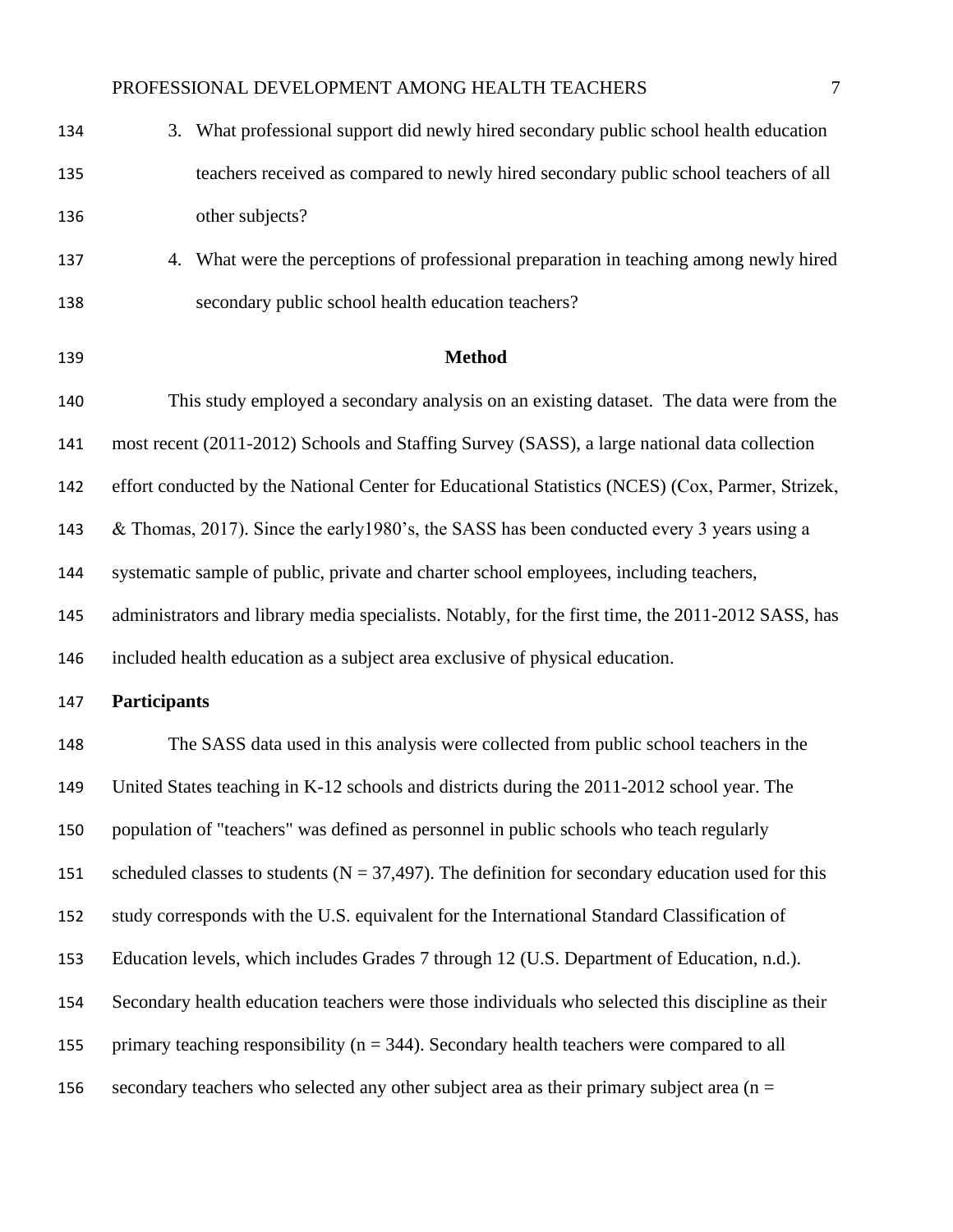25,894). Newly hired secondary teachers were individuals who indicated that they began

 teaching at any point during the 2008-09 school year through the 2010-2011 school year (n = 5,945).

#### **Sampling Procedures**

 The sampling procedures were conducted by the NCES and explained in the SASS NCES Handbook of Survey Methods (Goldring, Taie, Rizzo, Colby, & Fraser, 2013). Because no single sample frame exists for all teachers in the United States, NCES had to employ a cluster methodology using school buildings as the sampling unit with data from the NCES Common Core of Data for the same academic year as the survey providing the most current listing of American schools which included the 50 states. Additional public schools from alternative and 167 juvenile justice system schools were added to produce a sample frame of 90,530 public schools. A total of 11,000 public schools from 5,798 districts were comprised in the sample, from which 37,497 teachers were surveyed. Within this selected sample, teacher experience was used as a strata to ensure a representative sample of novice and experienced teachers. Early career teachers answered additional questionnaire items related to their experiences starting in the profession.

 A stratified complex design was used to weight individual teachers to correct for bias due to systematic oversampling of certain population members. Weights developed by NCES were applied to the SASS dataset to approximate the population of public school teachers by correcting for this oversampling of some elements. The final weighted sample (N) of public school teachers was 3,385,171. This weighted sample was nationally representative of public school teachers and can be generalized to the population of public school teachers in the U.S. **Instrumentation**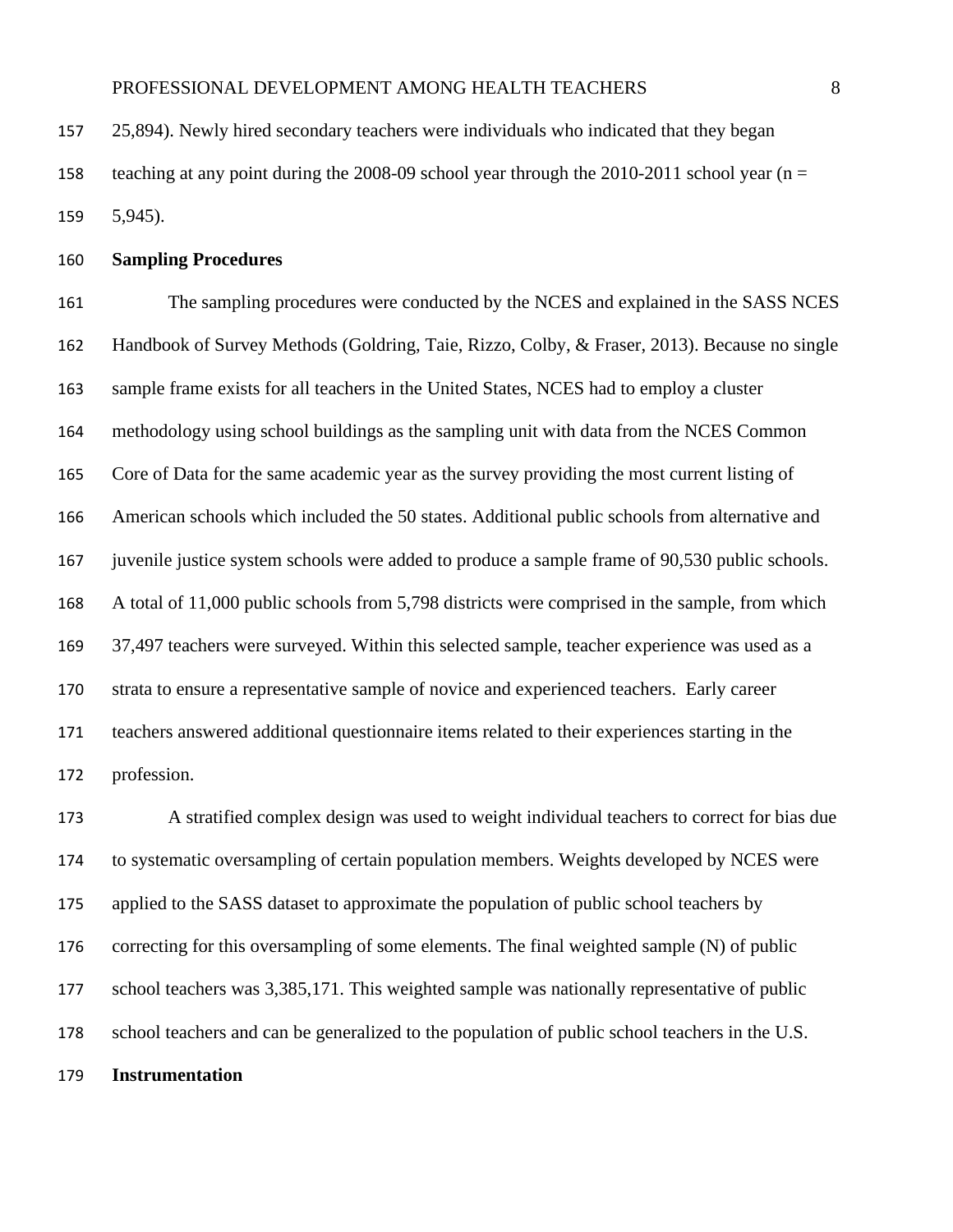| 186 | Data Analysis                                                                                    |
|-----|--------------------------------------------------------------------------------------------------|
| 185 | instrument. Weighted unit response rates for public school teachers were 77.7%.                  |
| 184 | to professional development activities were from the Professional Development section of the     |
| 183 | preparation and types of professional development activities they experienced. Questions related |
| 182 | questionnaire was used to identify newly hired teachers' perceptions of their professional       |
| 181 | 2011-2012 (U.S. Department of Education, 2011). The Education and Training section of the        |
| 180 | Data for this study were from the Teacher Questionnaire: Schools and Staffing Survey             |

 The analysis presented was calculated using weighted frequencies and percent. Each case in the data file was assigned a weight calculated by NCES which compensates for differential selection bias introduced by the sampling design. SPSS software was used for analysis which supports the use of a weighting variable for frequencies and percent. The data presented represents an estimate of the population parameters for the selected group of teachers. Descriptive statistics were used to analyze data and answer research questions. For this analysis, weighted Ns were reported to ensure generalizability from the sample population. **Human Subjects Approval Statement** Human subject approval for this study was provided by the IRB Office at [name of institution of higher education removed for peer review]. **Results** Overall, public school secondary teachers in the U.S., during the 2011-2012 academic 199 year ( $N = 1,553,401$ ), were 36.3% male and 63.7% male. Most common responses for race/ethnicity were White (90.0%), Black or African-American (7.5%), Hispanic or Latino (6.9%), Asian (2.4%), and American Indian or Alaska native (1.4%). Responses for all other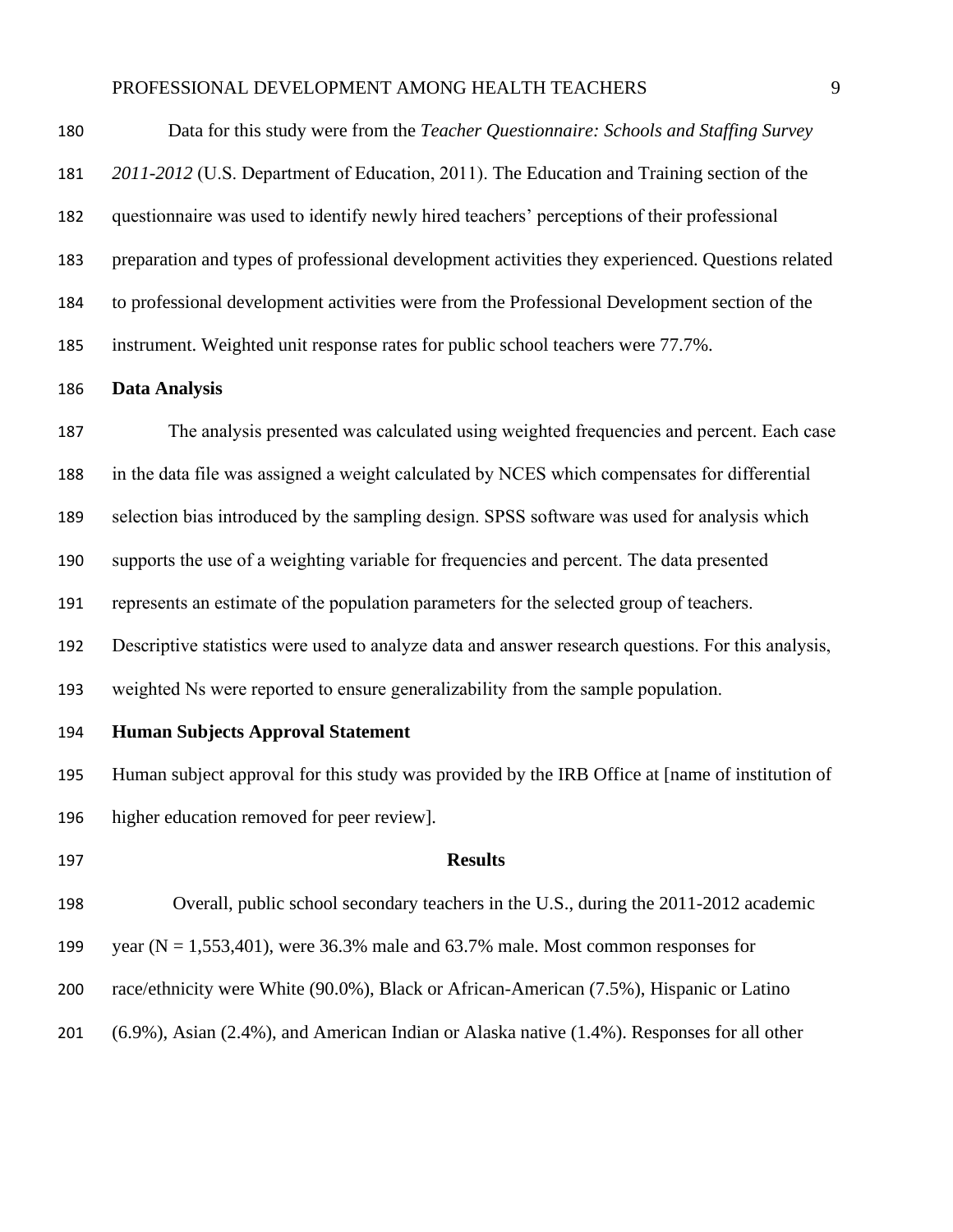race/ethnic groups were less than one percent. Total percent for race/ethnicity was greater than 100 percent as respondents were able to mark one or more races on the SASS questionnaire.

 Table 1 shows that compared to public school secondary teachers of all other subjects, secondary health education teachers more likely to participate in professional development activities such as university course(s) related to teaching, use of computers for instruction, and student discipline and classroom management. They were also more likely to present at workshops, conferences, or training sessions as compared to other secondary teachers, but less likely to attend workshops, etc., if they were not presenting. In addition, secondary health education teachers were less likely to have observation visits to other schools or attend professional development activities that concentrated on, and were specific to, their subject area. Approximately one quarter (24.0%) of all secondary teachers of other subjects, and even fewer secondary health education teachers (20.1%) reported professional development activities related to teaching limited-English proficient students or English-language learners (ELLs). Moreover, secondary health education teachers participated in fewer professional activities that focused on how to teach students with disabilities as compared to their teaching peers. Overall, of the nine professional development activities presented on the SASS 2011-12 (U.S. Department of Education, 2011), secondary school health education teachers reported less participation in more than half. Congruently, they reported receiving less support for professional development as compared to secondary teachers of all other subjects.

 The SASS 2011-12 inquired about six different types of support teachers received during the academic year (see Table 1). In all categories, secondary school health education teachers reported they received less support for professional development as compared to secondary teachers of all other subjects, with the exception of full or partial reimbursement of college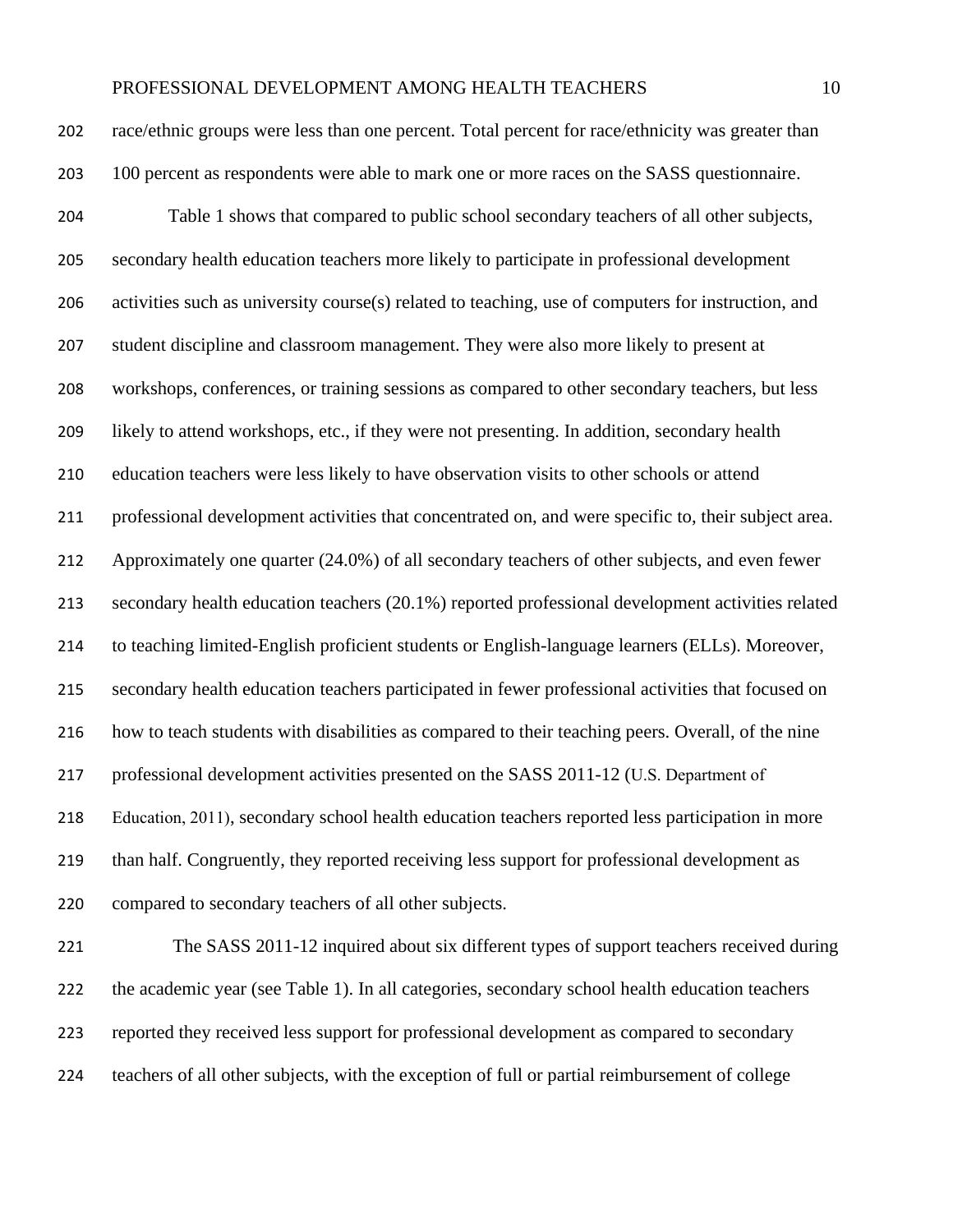tuition. In general, three-quarters of secondary teachers reported that support for professional development occurred during scheduled time in their contract year. Less than half of all secondary teachers reported receiving support for the remaining five categories of professional development.

[Insert Table 1 here]

 Results inquiring about the types of professional support received by newly hired teachers were presented in Table 2. Over ninety percent of newly hired secondary school health education teachers reported receiving supportive communication with their principal, other 233 administrators, or department chair, as compared to just over three-quarters of secondary teachers of all other subjects. Health teachers also reported more support than other all other secondary teachers by having a common planning time with teachers of their subject, receiving extra classroom assistance (e.g. teacher aides), and having a reduced teaching schedule or number of preparations. However, newly hired secondary health education teachers reported less support than newly hired secondary teachers of all other subjects in programs commonly designed specifically for beginning teachers, such as: participating in a teacher induction program, working closely with a mentor or master teacher who was assigned by their school district, and having seminars or classes for beginning teachers. These professional development programs may help newly hired teachers enhance instructional skills learned during their college teacher education programs.

[Insert Table 2 here]

 Concerning the professional preparation of newly hired teachers, the SASS 2011-12 asked newly hired teachers how prepared they were in their first year of teaching with regard to eight key instructional skills. Table 3 describes secondary school health education teachers'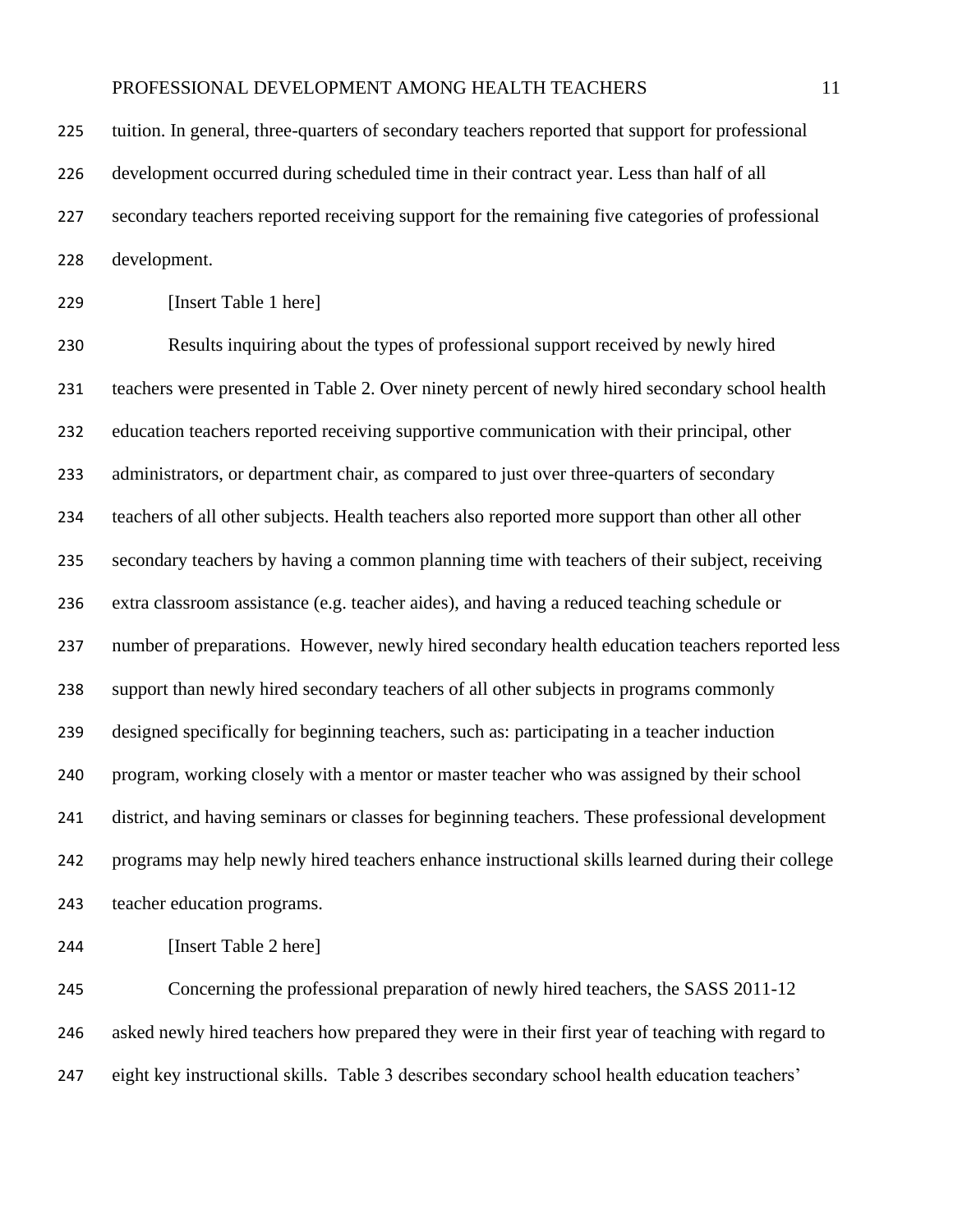| 248 | responses. Most notably, 90.2% and 88.0% of newly hired secondary health teachers felt they           |
|-----|-------------------------------------------------------------------------------------------------------|
| 249 | were well prepared or very well prepared to meet state content standards and teach their subject      |
| 250 | area during their first year of teaching, respectively. In addition, approximately three-quarters     |
| 251 | reported they were well prepared or very well prepared to assess students (76.7%) and use             |
| 252 | computers for instruction (74.1%) during their first year of instruction. However, over one-third     |
| 253 | of newly hired secondary health teachers reported they were only somewhat prepared or not at          |
| 254 | all prepared in the remaining instructional skills, such as use of a variety of instructional methods |
| 255 | (36.2%) and differentiating instruction in the classroom (35.4%). They felt least prepared by         |
| 256 | reporting they were not at all prepared or somewhat prepared in handling a range of classroom         |
| 257 | management or discipline situations (42.6%) and using data from student assessment to inform          |
| 258 | instruction $(44.7\%)$ .                                                                              |

[Insert Table 3 here]

#### **Discussion**

 The WSCC model focuses on aligning public health and education to improve each child's cognitive, physical, social, and emotional development (CDC, 2015). Health education, a component of the WSCC model, emphasized health education instruction that is taught by trained health education teachers and incorporates characteristics of an effective health curriculum. One characteristic of an effective health curriculum is ongoing professional development for teachers. The importance of professional development, in general, as a characteristic of effective teaching has been given increased importance worldwide, which has resulted in increased emphasis on funding of teachers' professional development activities (Caena, 2011; Fraser, Kennedy, Reid & Mckinney, 2007). Most recently, in the U.S., Title II funds from the ESSA offer support so that all teachers have professional development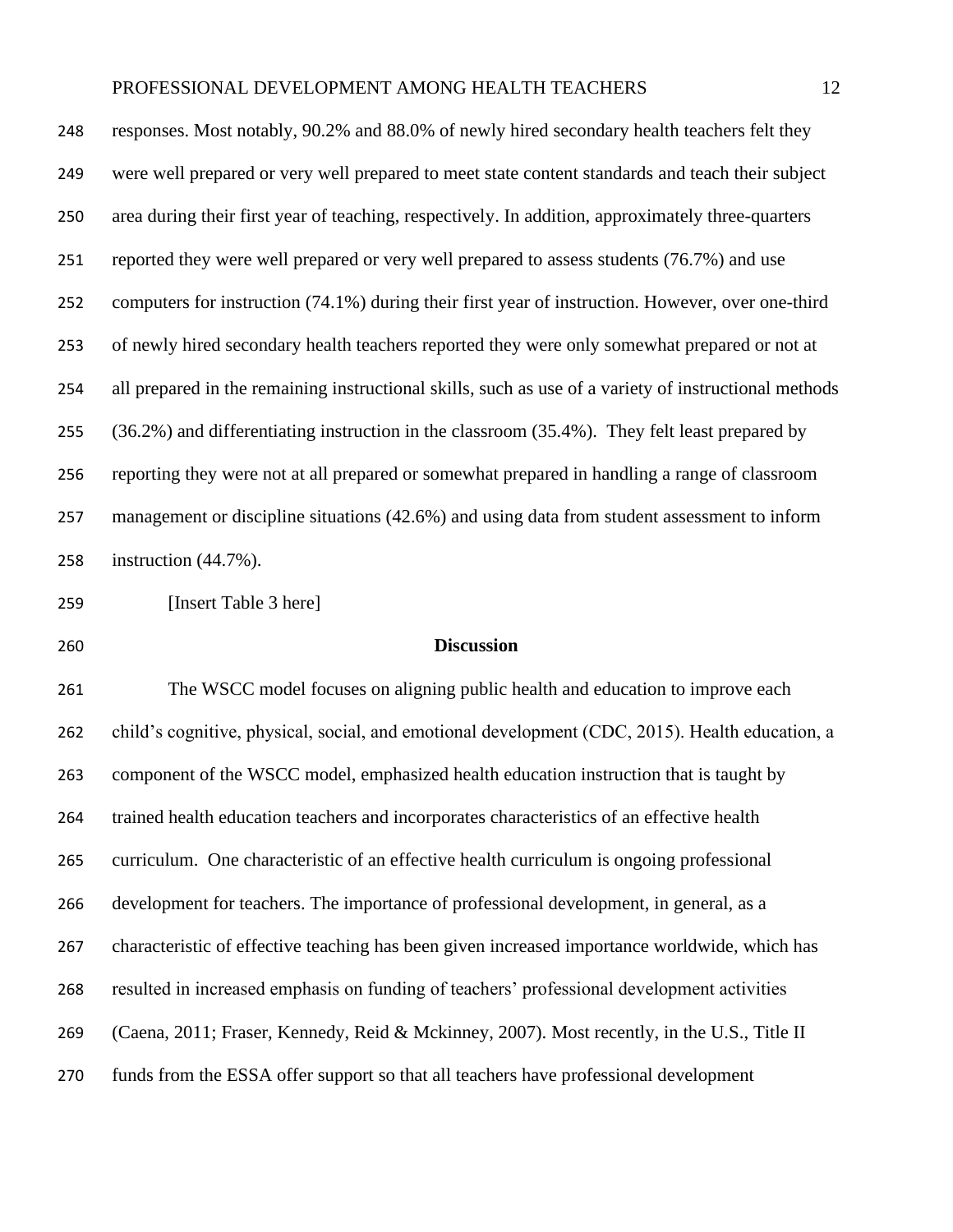opportunities to improve their instructional knowledge and skills to positively affect student achievement. For health education teachers, professional development provides them with the knowledge and skills to not only improve student learning but to positively influence the health and well-being of all students. Health education teachers do this by employing planned learning experiences that include a skills-based approach to health education, which provides student with the opportunity to acquire the knowledge, attitudes, and skills they need to make health promoting-decisions.

 Planned learning experiences are based on an assessment of student health needs. As noted in the 2008 Initial Health Education Teacher Education (HETE) Standards (SHAPE America, n.d.), graduates of school health education programs should be proficient in conducting needs assessments to determine priorities for school health education. Specifically, health teachers should be able to infer needs for health education from data obtained, align health education curricula with needs assessment data, and use assessment result to guide future instruction. However, teacher reported data from this study showed that nearly 45% of newly hired health education teachers expressed that they were only somewhat or not at all prepared to use data from student assessment to inform instruction. As noted by Niemi (2015), professional development begins during initial teacher education programs and continues throughout a teacher's career. Findings from this study suggest that professional development opportunities for newly hired health education teachers should be coordinated with initial teacher education programs to support HETE standards that target skills needed to use student assessment data to guide instruction, thereby providing a continuum of professional support for novice health teachers.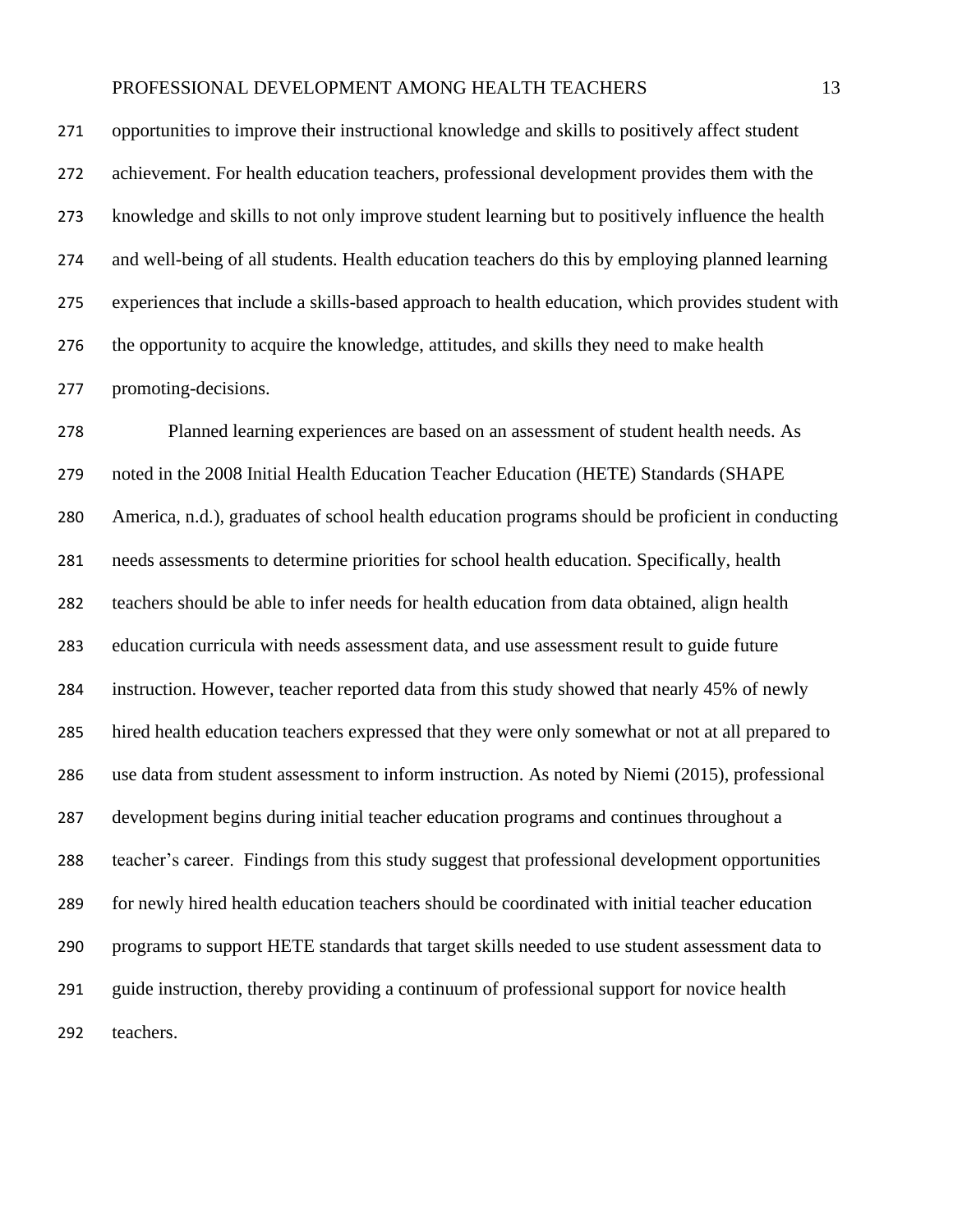Although the HETE Standards state that teacher candidates should exhibit competence in classroom management (SHAPE America, n.d.), over 40% of newly hired health education teachers reported that they were somewhat or not at all prepared to handle a range of classroom management or discipline situations. Again, with coordinated efforts between HETE programs and teacher professional development for newly hired health teachers, their instructional needs to become highly effective teachers may be achieved. For example, professional development support in the form of teacher induction programs have been found to be effective in helping new teachers successfully demonstrate classroom management skills (Ingersoll and Strong, 2011). However, this study found that as compared to newly hired secondary teachers of all other subjects, newly hired health education teachers were less likely to have participated in teacher induction programs or have seminars or classes for beginning teachers. Furthermore, they were less likely to have been assigned to work closely with a master or mentor teacher. Findings from this study suggest school districts improve their professional development opportunities for newly hired health teachers that are designed specifically to support beginning teachers. As noted by Ingersoll and Strong (2011), many studies have shown that teacher inductions program had positive impacts on classroom instructional practices and student achievement. Furthermore, the European Commission (2010) emphasized the importance of support for new teachers in the form of induction programs when new teachers are confronted with the realities of daily teaching and the importance of mentoring during teacher induction programs. Therefore, based on findings from this study, recommendations regarding newly hired health teachers are twofold: School districts should not only provide beginning health teachers professional development that serves as a continuum of initial teacher education programs, but provide health education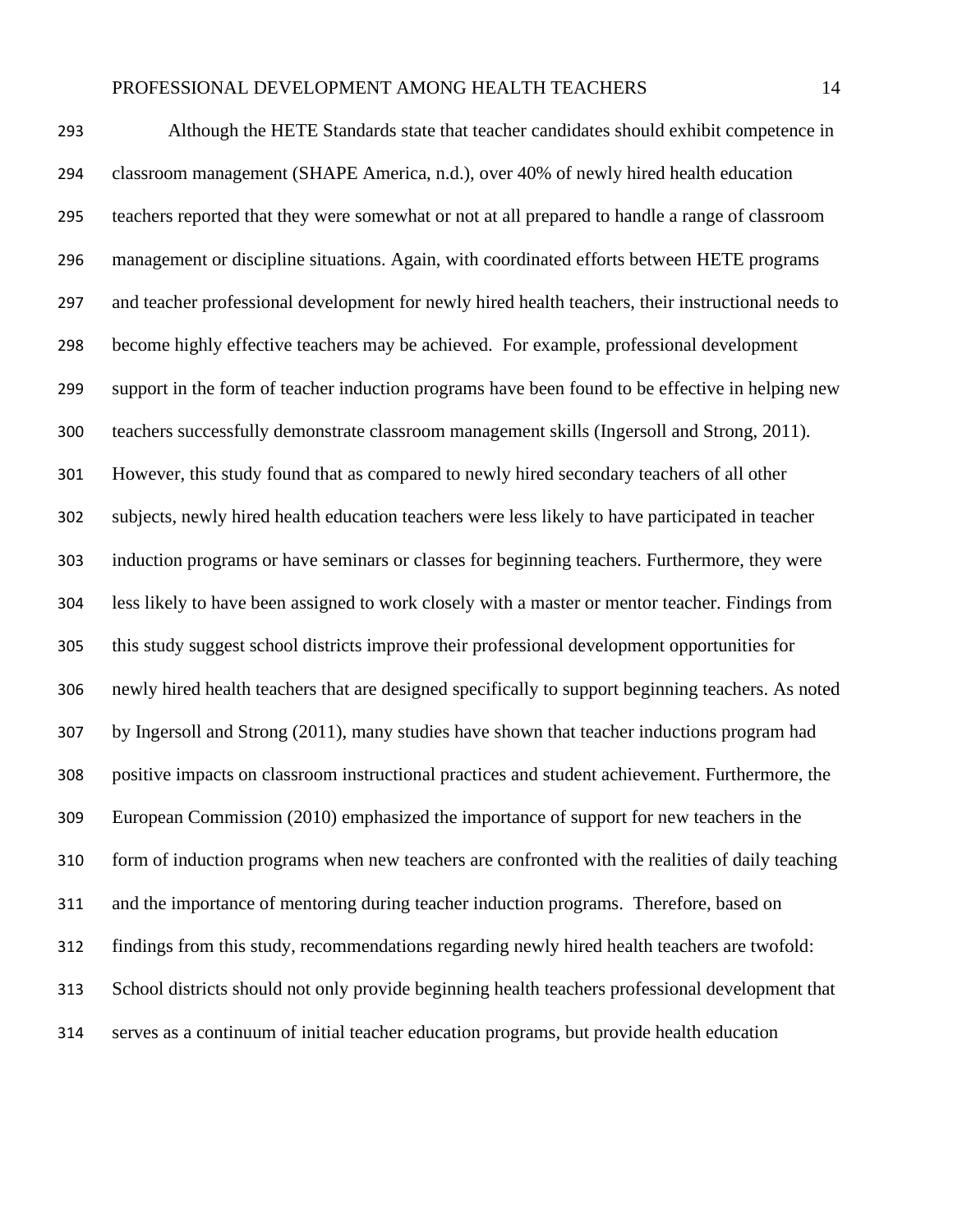teachers with the same access to teacher induction programs, seminars, or classes offered to their beginning teachers of all other subjects.

 Moreover, professional development programs for beginning teachers may help bridge the gap between initial teacher education and continuous professional development with regard to enhancing health education teachers' instructional skills in the classroom. In this study, over one-third of newly hired secondary health teachers reported they were ill prepared to use a variety of instructional methods and differentiate instruction in the classroom. And as previously noted, the health education component of the WSCC model stresses implementation of characteristics of effective health curricula which requires ongoing professional development and training for teachers so they are skilled in implementing effective health education strategies (CDC, 2015).

 More favorable results from this study showed that over 90% newly hired health teachers reported receiving regular supportive communication with their principal, other administrator, or department chair. Also, as compared to newly hired secondary teachers of all other subjects, a greater percentage of newly hired health teachers reported having a common planning time with teachers in their subject. Approximately 60% and 50% of newly hired secondary health teachers and secondary teachers of all other subjects reported common planning time, respectively. Notably, more school districts could provide opportunities for common planning time among teachers of the same subject. These professional development opportunities are advantageous for school districts to include in their school improvement plans as research has found that collaborative and collegial learning environments are essential components of effective professional development (Caena, 2011; Darling-Hammond et al., 2009; European Commission, 2010; Niemi, 2015; Wei, Darling-Hammond, Andree, Richardson, & Orphanos, 2009). Based on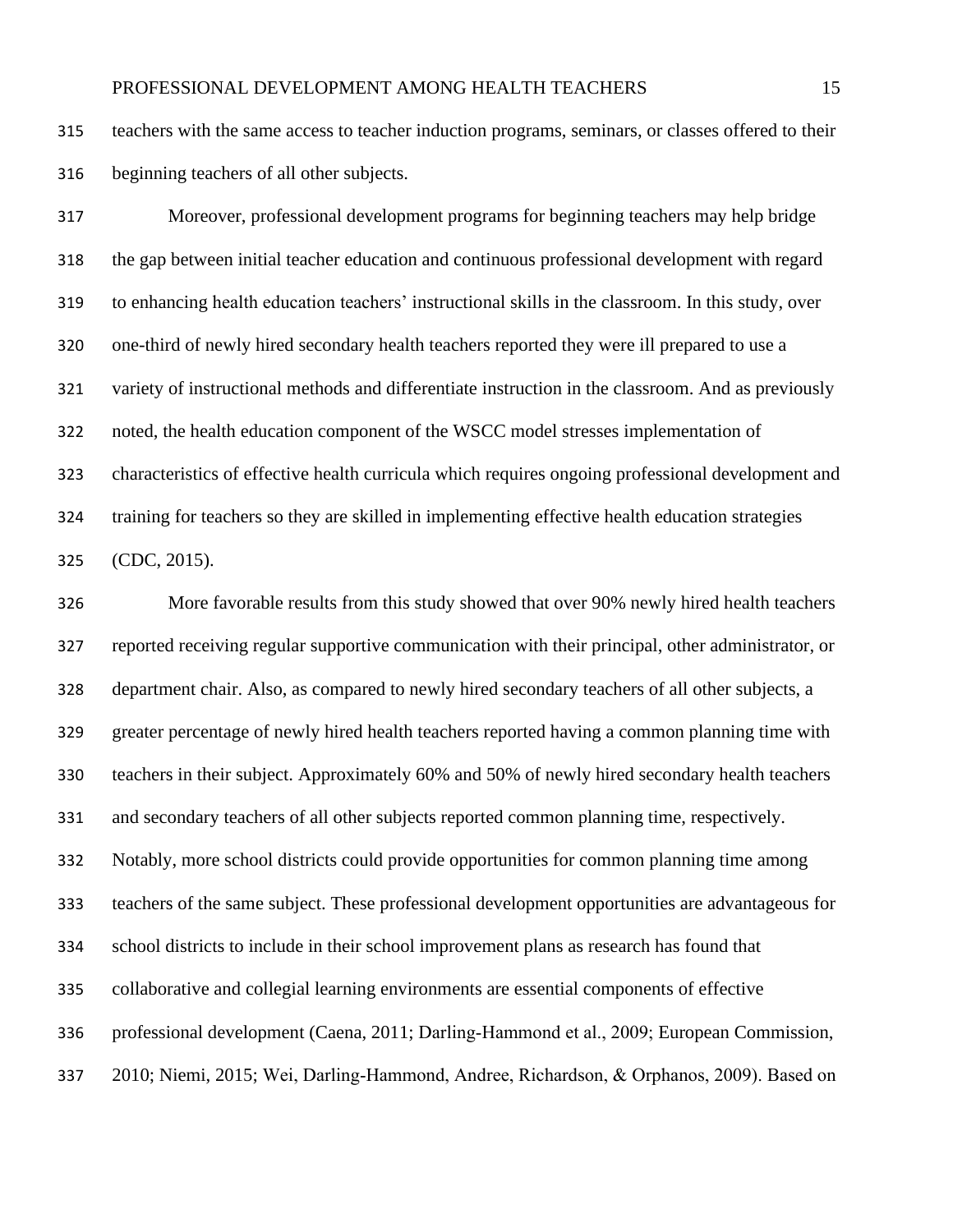findings from this study, health teachers are encouraged to continue building their professional support network by seeking advice and assistance from additional district staff (e.g. Director of Curriculum and Instruction) and the school community (e.g. social workers). Other research has highlighted the role district leaders play in supporting and encouraging professional development for teachers, such as providing time for teachers to participate in professional development (Caena, 2011; Desimone & Garet, 2015). Support for professional development also includes financial contributions from school districts so that teachers may pursue professional development opportunities. For five of the six areas of professional support identified in the SASS teacher questionnaire (see Table 1), secondary health education teachers reported less support as compared to secondary teachers of all other subjects. These results show an inequity related to professional development support for secondary health teachers, which may have been a result of *No Child Left Behind* (NCLB). With NCLB, emphasis was placed on "core academic subjects" for which health was excluded. To date, the ESSA emphasized a well-rounded education for all students, including health education, and therefore offers school districts an opportunity to provide equal access for all teachers to high quality professional development that improves learning and academic success for all students. With this new legislation, health teachers have the opportunity to receive equal access to professional development opportunities as compared to all other secondary teachers. Wei et al. (2009) states that high quality or effective professional development incorporates research that links teacher development to student learning. The researchers further stated that professional development had strong effects if it focused on specific knowledge and pedagogical skills. This study showed that approximately three-quarter of secondary health

education teachers reported participating in a professional activity that was specific to the subject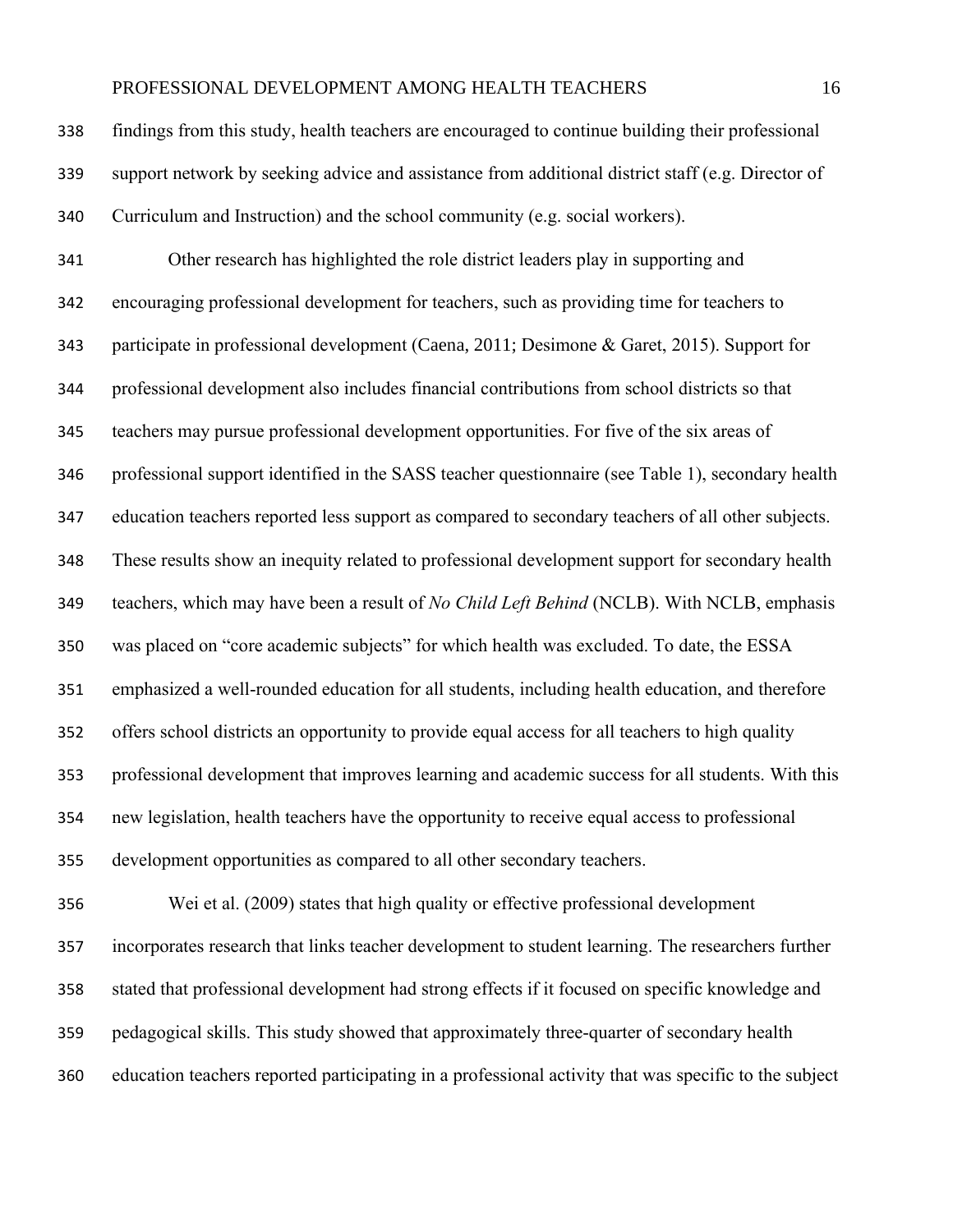they taught, however, once again, this rate was lower than secondary teachers of all other subjects. A higher percent of secondary teachers of all other subjects reported participating in professional development that was specific to their subject area as compared to secondary health teachers (see Table 1). Furthermore, secondary teachers of all other subjects were more likely to attend workshops, etc., when not presenting, as well as to be reimbursed for workshop and travel expenses, as compared to secondary health teachers.

 Finally, professional development should provide teachers with the knowledge and pedagogical skills to create environments that support student achievement which are inclusive and supportive for all students, regardless of race, ethnic origin, gender, sexual orientation, religion, or physical ability. Relatedly, the SASS teacher questionnaire asked respondents if they participated in professional activity about how to teach students with disabilities. This study found that about one-third of secondary health teachers reported they had participated professional activity about how to teach students with disabilities, as compared to approximately 40% of teachers of all other subjects. And, less than one-quarter of all secondary teachers reported participating in professional development on how to teach limited-English proficient student or ELLS. The trend in findings continue as health teachers reported lower professional activity participation rates for this topic area as compared to teachers of all other subjects. These results provide a glimpse of not only of secondary health teachers' professional development activities, but suggests that all secondary teachers' professional development activities related to creating an environment that is inclusive and support of *all* children is limited.

#### **Recommendations**

 As previously indicated there is much empirical evidence that professional development enhanced teachers' content knowledge and classroom pedagogy in ways that were associated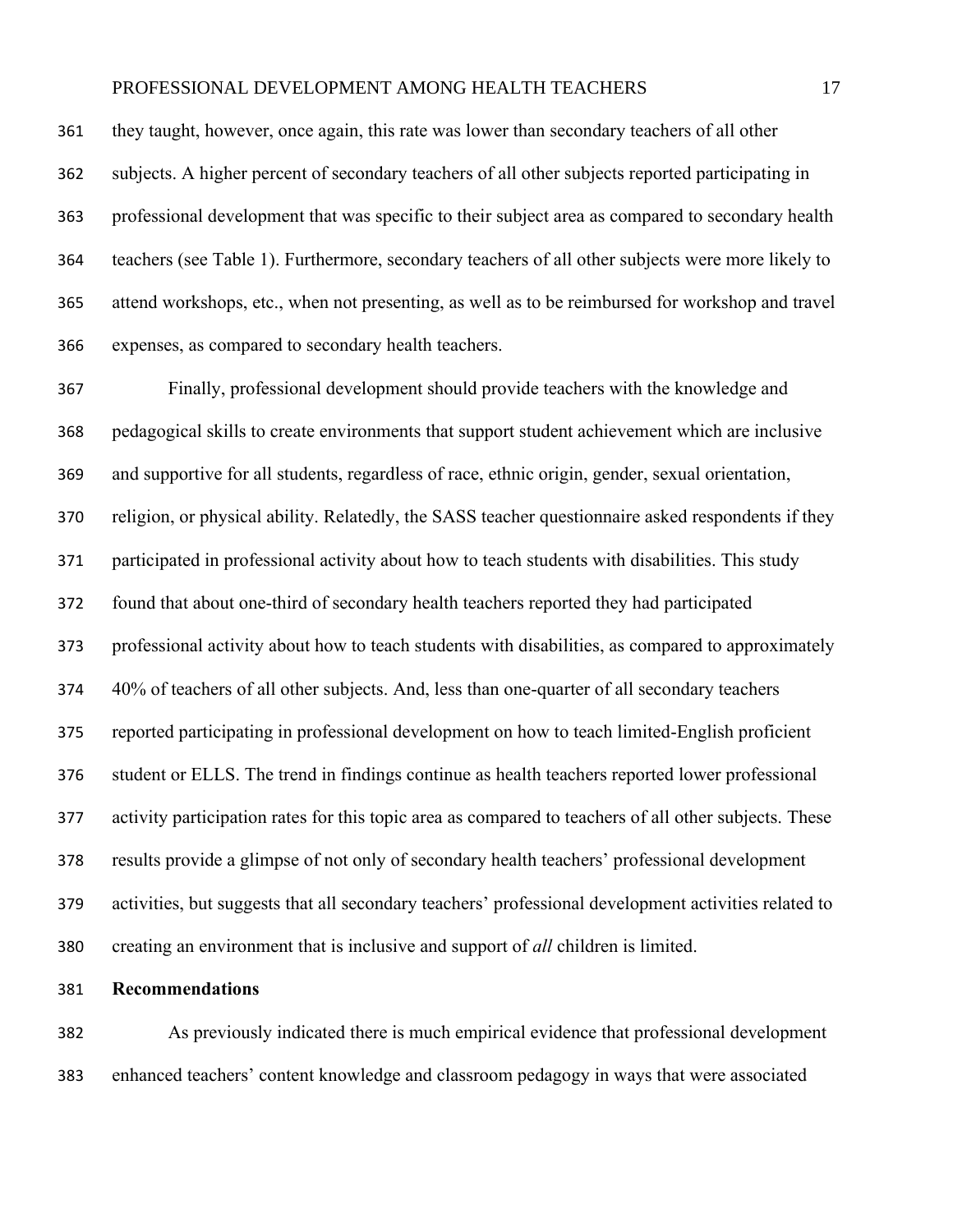| 384 |    | with improved learning for all students. With support from school districts and professional   |
|-----|----|------------------------------------------------------------------------------------------------|
| 385 |    | commitment among secondary health teachers, all students may receive quality health education  |
| 386 |    | instruction so they may acquire the knowledge and skills needed to make health-enhancing       |
| 387 |    | decisions and establish lifelong health behavior patterns. Findings from this study provided   |
| 388 |    | insight about the professional development needs of secondary health teachers so they may      |
| 389 |    | implement quality health education instruction. Therefore, the following recommendations are   |
| 390 |    | offered to meet the professional development needs of secondary health teachers:               |
| 391 |    | 1. School districts may establish quality professional development for health teachers through |
| 392 |    | increased collaboration between HETE programs and school districts by adopting a three-        |
| 393 |    | phase model for career-long health education teacher professional development that is          |
| 394 |    | continuous, and includes; (a.) HETE programs, (b.) professional development designed for       |
| 395 |    | newly hired teachers, and (c.) professional development for experienced teachers (Bautista,    |
| 396 |    | A., Wong, J., & Gopinathan, S., 2015; European Commission, 2010; Niemi, 2015).                 |
| 397 |    | 2. Recommended topics to include in professional development programs designed for newly       |
| 398 |    | hired health teachers are using data from student assessments to inform instruction, handling  |
| 399 |    | classroom management and discipline situations, using a variety of instructional methods,      |
| 400 |    | and differentiating instruction in the classroom. Also, HETE programs may review and revise    |
| 401 |    | their current curriculum with regard to these topics in order to better meet the instructional |
| 402 |    | needs of their health teacher candidates.                                                      |
| 403 | 3. | Health education teachers may continue to build their professional development support         |
| 404 |    | networks by seeking advice and assistance from other school staff and district partners, such  |
| 405 |    | as literacy specialist, educators of special needs students, social workers, curriculum and    |
| 406 |    | instruction specialists, nurses, and school psychologists (Niemi, 2015).                       |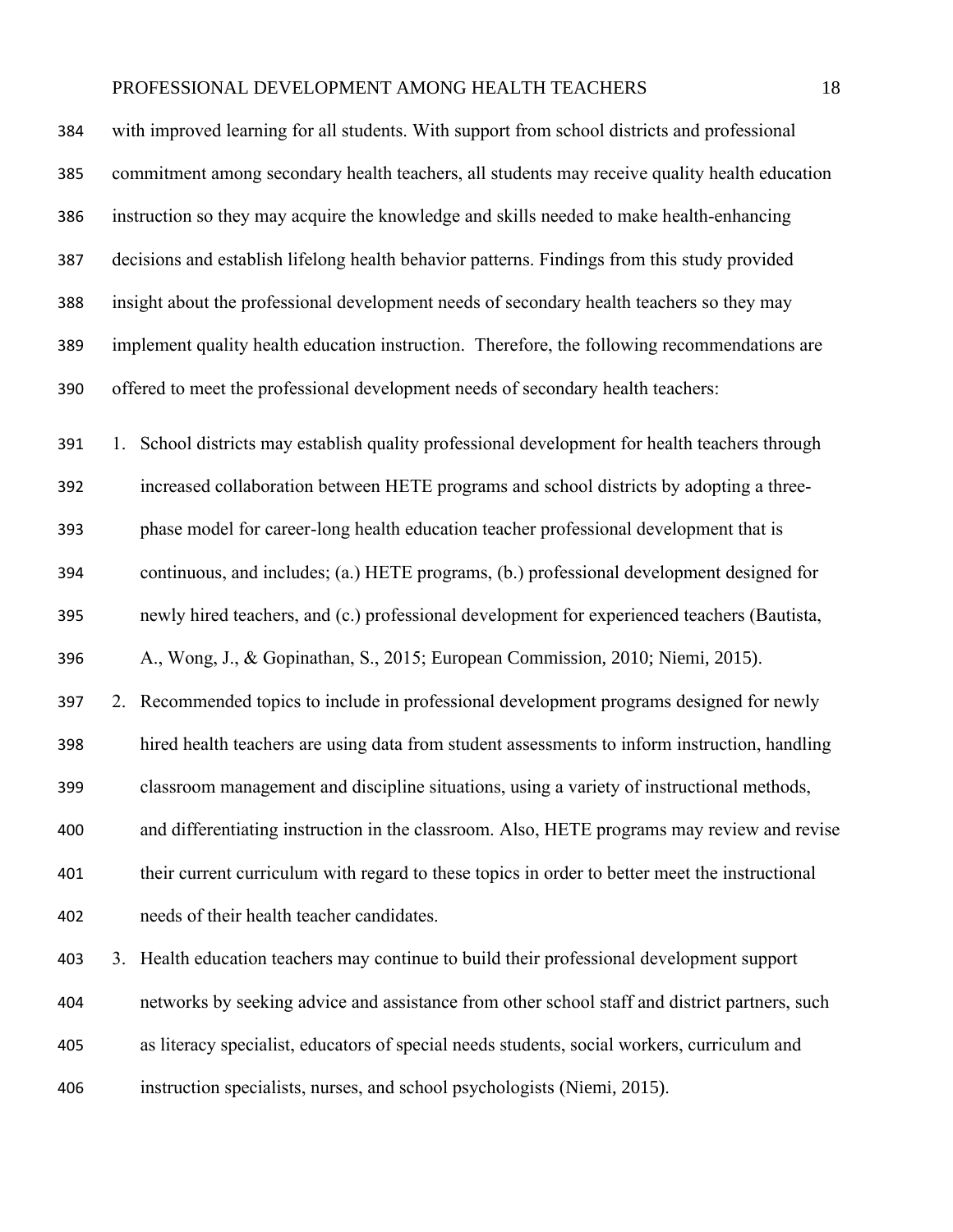| 407 | 4. The ESSA, which emphasizes a well-rounded education for all students, provides an              |
|-----|---------------------------------------------------------------------------------------------------|
| 408 | opportunity for health teachers to advocate for equity in professional development                |
| 409 | opportunities as compared to teachers of all other subjects and for high quality professional     |
| 410 | development specific to health educations that improves learning and academic success for         |
| 411 | all students. For example, health teachers may serve on their district's committee that           |
| 412 | develops district-wide professional development plans. While on this committee they may           |
| 413 | advocate for annual health education professional development and for equal opportunities         |
| 414 | for health education professional development as compared to all other subjects.                  |
| 415 | 5. Health teachers may apply for grants (i.e. through their school's parent-teacher associated or |
| 416 | educational foundation) to secure financial support to attend professional development            |
| 417 | conferences.                                                                                      |
| 418 | 6. In addition to the need for professional development specific to health education content      |
| 419 | knowledge and pedagogy, secondary health education teachers should be included in                 |
| 420 | professional development activities that allow them to create supporting learning                 |
| 421 | environments for all students, regardless of race, ethnic origin, gender, sexual orientation,     |
| 422 | religion, or physical ability.                                                                    |
| 423 | 7. Secondary health education teachers may subscribe to health education journals which           |
| 424 | describe new and innovative teaching practices and offer examples of best practice. They          |
| 425 | may also seek out professional development opportunities specific to health education             |
| 426 | knowledge and pedagogy by attending webinars, reading professional journals, and                  |
| 427 | becoming active members of professional organizations, such as the Society of Public Health       |
| 428 | Education.                                                                                        |

### **Limitations**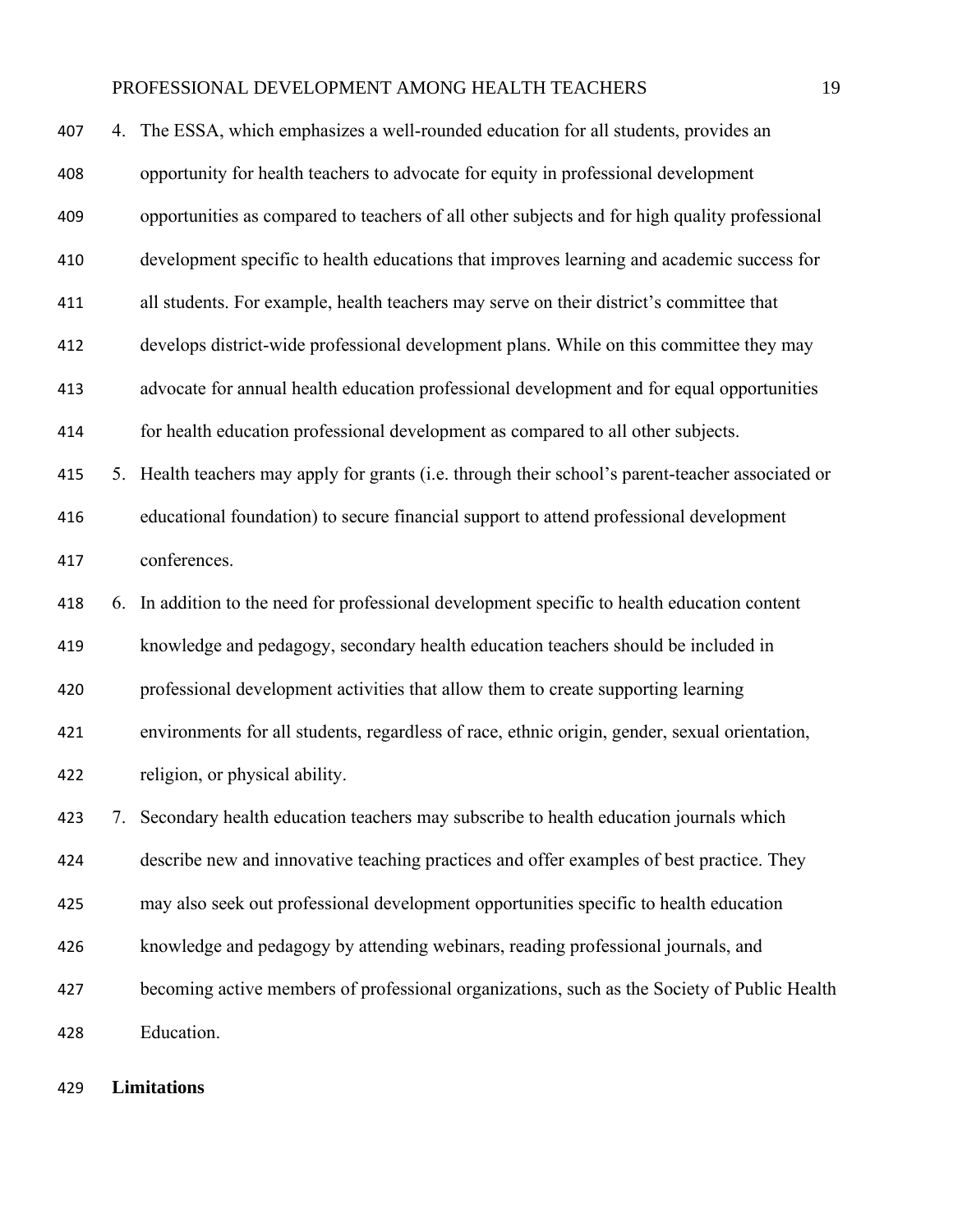| 430 | Subjects self-reported the data and missing responses were imputed. To compensate for           |
|-----|-------------------------------------------------------------------------------------------------|
| 431 | individual item nonresponse bias, NCES used a multi-stage imputation process to derive values   |
| 432 | that would have a high likelihood of matching the probable response pattern. Item nonresponse   |
| 433 | rates between health education teachers and the rest of the population were similar on the      |
| 434 | reported items at between 1 and 1.5% (Goldring, Taie, Rizzo, Colby, & Fraser, 2013).            |
| 435 | <b>Declaration of Conflict of Interest</b>                                                      |
| 436 | The author declared no potential conflicts of interest with respect to the research,            |
| 437 | authorship, and/or publication of this article.                                                 |
| 438 | <b>Funding</b>                                                                                  |
| 439 | The author received no financial support for the research, authorship, and/or publication       |
| 440 | of this article.                                                                                |
| 441 | <b>References</b>                                                                               |
| 442 | ASCD, Centers for Disease Control and Prevention. (2014). Whole school, whole community,        |
| 443 | whole child: A collaborative approach to learning and health. Alexandria, VA: Author.           |
| 444 | Retrieved from https://www.cdc.gov/healthyschools/wscc/wsccmodel_update_                        |
| 445 | 508tagged.pdf                                                                                   |
| 446 | Basch, C. E. (2011). Healthier students are better learners: A missing link in school reform to |
| 447 | close the achievement gap. Journal of School Health 81(10), 593-598.                            |
| 448 | Bautista, A., Wong, J., & Gopinathan, S. (2015). Teacher professional development in            |
| 449 | Singapore: Depicting the landscape. Psychology, Society and Education, 7(3), 311-326.           |
| 450 | Caena, F. (2011). Literature review: Quality in teachers' continuing professional development.  |
| 451 | European Union: European Commission Directorate-General for Education and Culture.              |
| 452 | Retrieved from http://ec.europa.eu/dgs/education culture/repository/education/policy/           |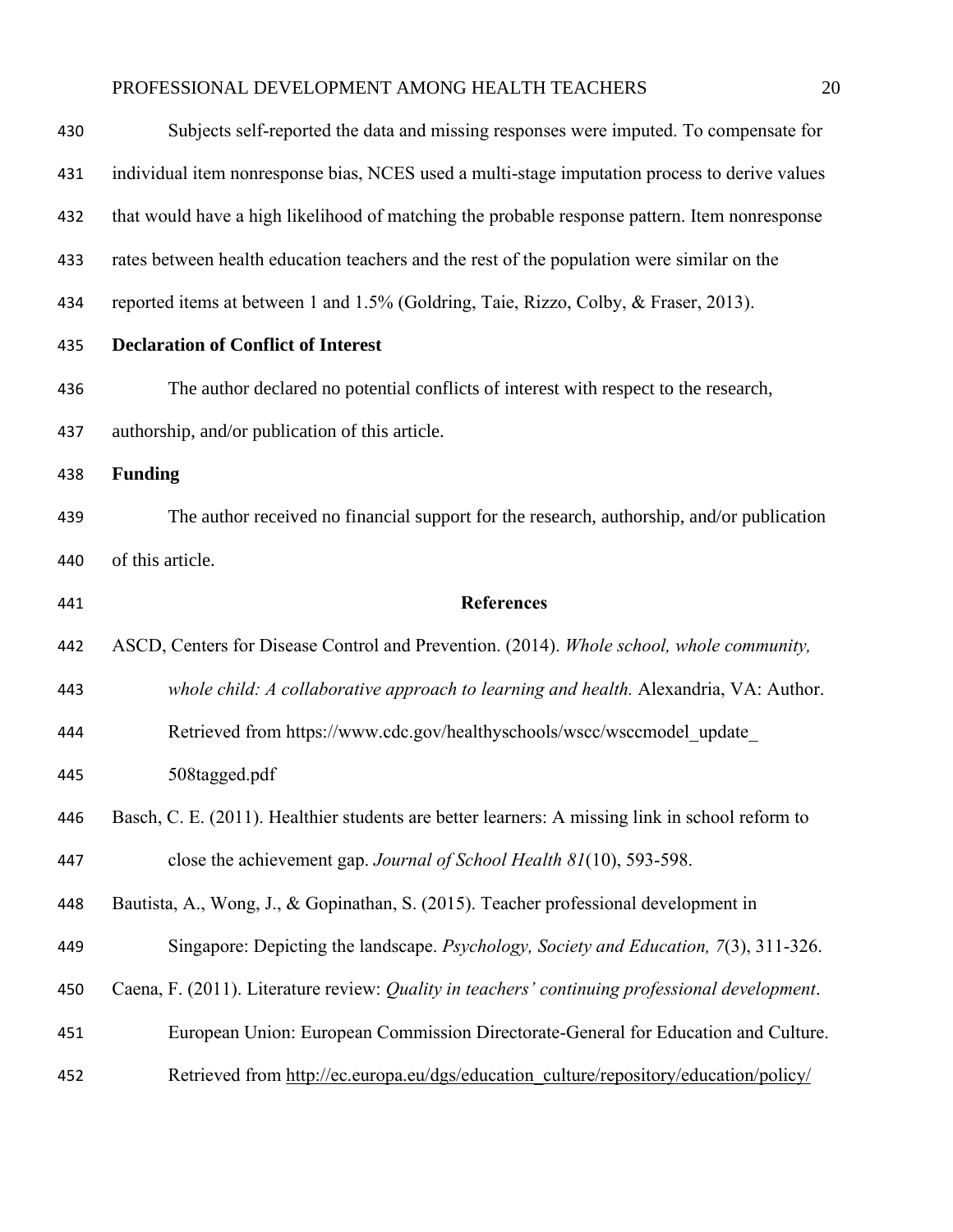| 453 | strategic-framework/doc/teacher-development en.pdf                                               |
|-----|--------------------------------------------------------------------------------------------------|
| 454 | Centers for Disease Control and Prevention. (2014). Health and academic achievement.             |
| 455 | Retrieved from https://www.cdc.gov/healthyschools/health_and_academics/pdf/health-               |
| 456 | academic-achievement.pdf                                                                         |
| 457 | Centers for Disease Control and Prevention. (2015). Whole school, whole community, whole         |
| 458 | child (WSCC). Retrieved from https://www.cdc.gov/healthyschools/wscc/index.htm                   |
| 459 | Centers for Disease Control and Prevention. (2017). School: The right place for a healthy start. |
| 460 | Health and academic achievement. Retrieved from https://www.cdc.gov/healthyyouth/                |
| 461 | about/why schools.htm                                                                            |
| 462 | Cox, S., Parmer, R., Strizek, G. & Thomas, T. (2017). Documentation for the 2011-2012 School     |
| 463 | and Staffing Survey. (NCES 2016-817). U.S. Department of Education. Washington, DC:              |
| 464 | National Center for Education Statistics. Retrieved from                                         |
| 465 | https://nces.ed.gov/pubs2016/2016817.pdf                                                         |
| 466 | Darling-Hammond, L., Wei, R.C., Andree, A., Richardson, N., & Orphanos, S. (2009).               |
| 467 | Professional learning in the learning profession: A status report on teacher professional        |
| 468 | development in the United States and abroad. Washington, DC: National Staff                      |
| 469 | Development Council.                                                                             |
| 470 | DeMonte, J. (2013). High-quality professional development for teachers: Supporting teacher       |
| 471 | training to improve student learning. Washington, DC: Center for American Progress.              |
| 472 | Desimone, L. M., & Garet M. S. (2015). Best practices in teachers' professional development in   |
| 473 | the United States. Psychology, Society, & Education, 7(3), 252-263.                              |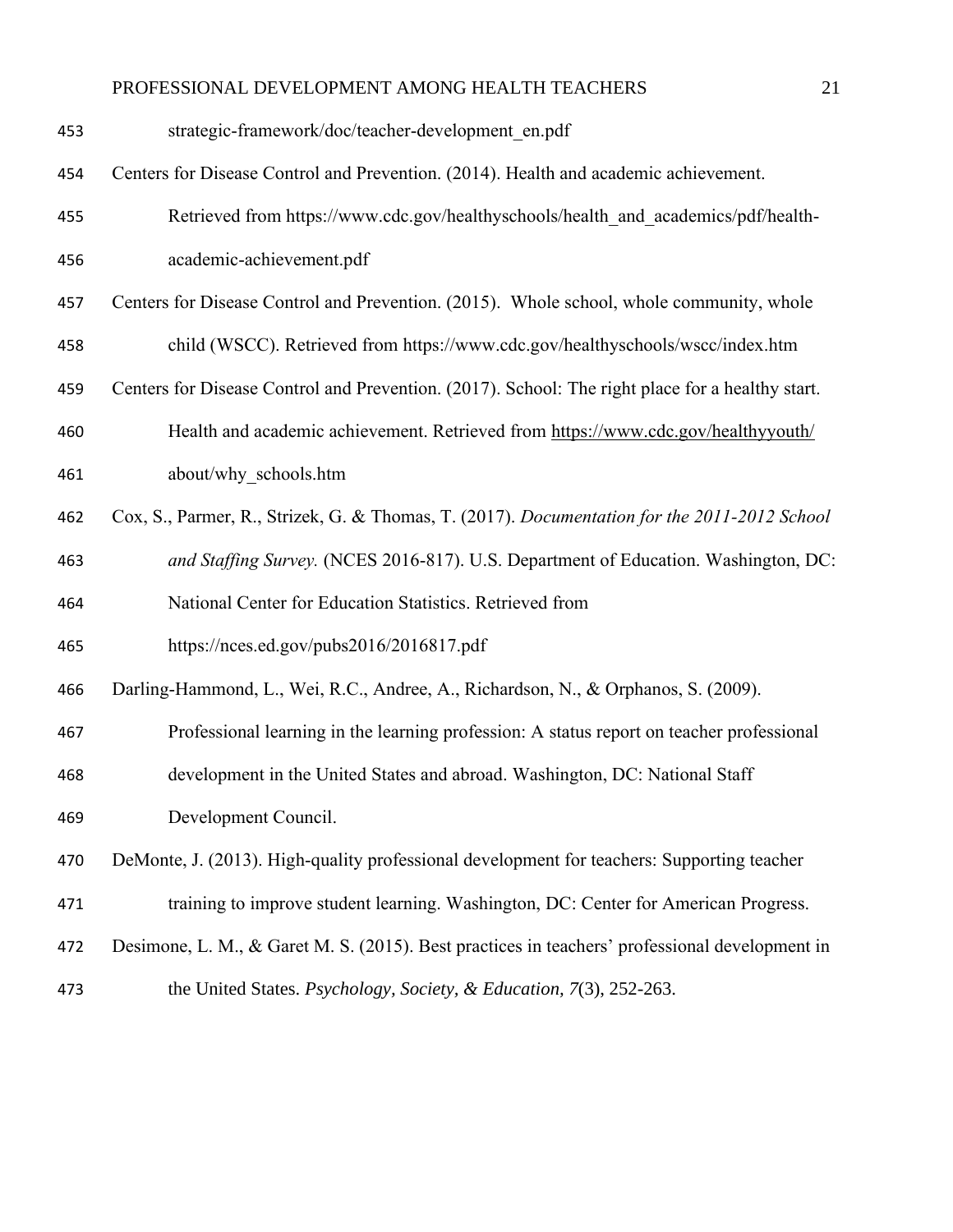- European Commission (2010). *Developing Coherent and System-wide Induction Programmes for Beginning Teachers: A Handbook for Policy Makers*. (Staff Working Document SEC
- [2010] 538 final). Brussels: Directorate-General for Education and Culture.
- Every Student Succeeds Act-Accountability and State Plans 2016, *81*(104) Fed. Reg. 34540
- (May 31, 2016). (34 C.F.R. pts. 200, & 299). Retrieved from https://www.
- gpo.gov/fdsys/pkg/FR-2016-05-31/pdf/2016-12451.pdf
- Fraser, C., Kennedy, A., Reid, L., & Mckinney, S. Teachers' continuing professional
- development: Contested concepts, understandings and models. *Journal of In-service Education 33*(2), 153-169.
- Goldring, R., Taie, S., Rizzo, L., Colby, D., & Fraser, A. (2013). *User's Manual for the 2011–12 Schools and Staffing Survey Volume 6: Public and Private School Teacher Data Files*
- 
- (NCES 2013-335). U.S. Department of Education. Washington, DC: National Center for Education Statistics.
- Harrison, C., Hofstein, A., Eylon, B., & Simon, S. (2008). Evidence-based professional
- development of science teachers in two countries*. International Journal of Science Education, 30*(5), 577-591.
- General Teaching Council for Scotland. (2012). *The standard for career-long professional learning supporting the development of teacher professional learning.* Edinburgh: GTC Scotland.
- Ingersoll, R., & Strong, M. (2011). The impact of induction and mentoring programs for
- beginning teachers: A critical review of the research. *Review of Educational Research,*
- *82*(2), 201-233. doi: 10.3102/0034654311403323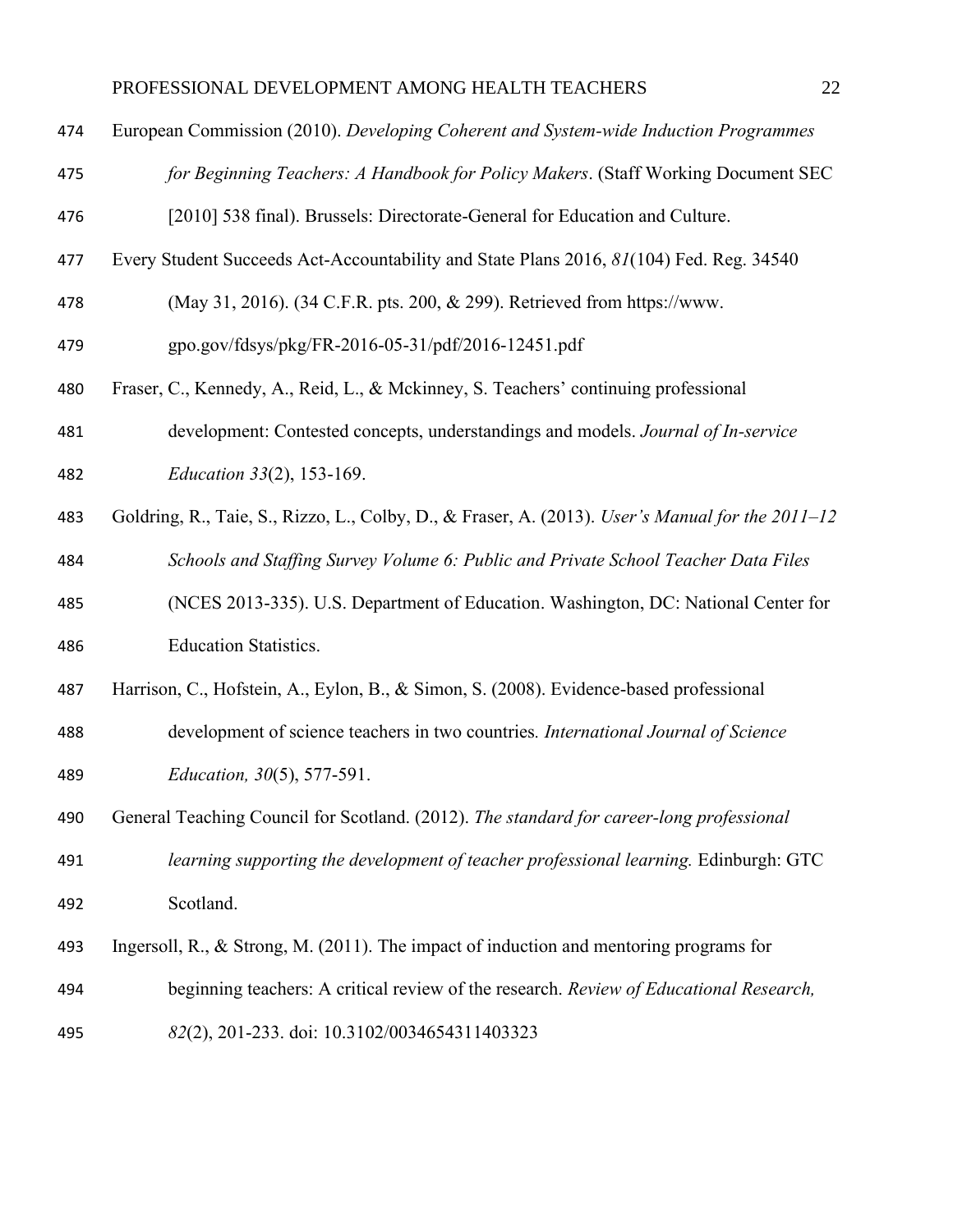| 496 | International Union for Health Promotion and Education. (2008). Achieving health promoting        |
|-----|---------------------------------------------------------------------------------------------------|
| 497 | schools: Guidelines for promoting health in schools $(2nd$ ed. of the document formerly           |
| 498 | known as Protocols and guidelines for health promoting schools.). Saint-Denis Cedix:              |
| 499 | IUHPE.                                                                                            |
| 500 | Rooney, L. E, Videto, D. M., & Birch, D. A. (2015). Using the whole child, whole community,       |
| 501 | whole child model: Implications for practice. Journal of School Health, 85(11), 817-823.          |
| 502 | SHAPE America – Society of Health and Physical Educators. (n.d). 2008 NCATE health                |
| 503 | education teacher preparation standards. Retrieved on June 30, 2017 from                          |
| 504 | http://www.shapeamerica.org/accreditation/upload/ncate-2008-standards.pdf                         |
| 505 | SHAPE America - Society of Health and Physical Educators. (2016). Every Student Succeeds          |
| 506 | Act: Game changer for health and physical education. Retrieved from http://www.                   |
| 507 | shapeamerica.org/advocacy/upload/ESSA-fact-sheet-SHAPE-America-temp.pdf                           |
| 508 | St. Leger, L., Young, I., Blanchard, C., & Perry, M. (2009). Promoting health in schools from     |
| 509 | evidence to action. Saint-Denis Cedex: IUHPE                                                      |
| 510 | U.S. Department of Education, National Center for Educational Statistics (n.d.). ISCED levels of  |
| 511 | education. Retrieved on July 6, 2017 from http://www.oecd.org/edu/1841854.pdf                     |
| 512 | U.S. Department of Education, National Center for Educational Statistics. (2011). Teacher         |
| 513 | questionnaire: Schools and staffing survey 2011-12 school year (Form No. SASS-4A).                |
| 514 | Retrieved from https://nces.ed.gov/surveys/sass/pdf/1112/SASS4A.pdf                               |
| 515 | U.S. Department of Education, National Center for Educational Statistics. (2017). Stats in brief. |
| 516 | Teacher professional development by selected teacher and school characteristics: 2011-            |
| 517 | 12 (NCES Publication No. 2017-200). Retrieved from https://nces.ed.gov/pubs2017/                  |
| 518 | 2017200.pdf                                                                                       |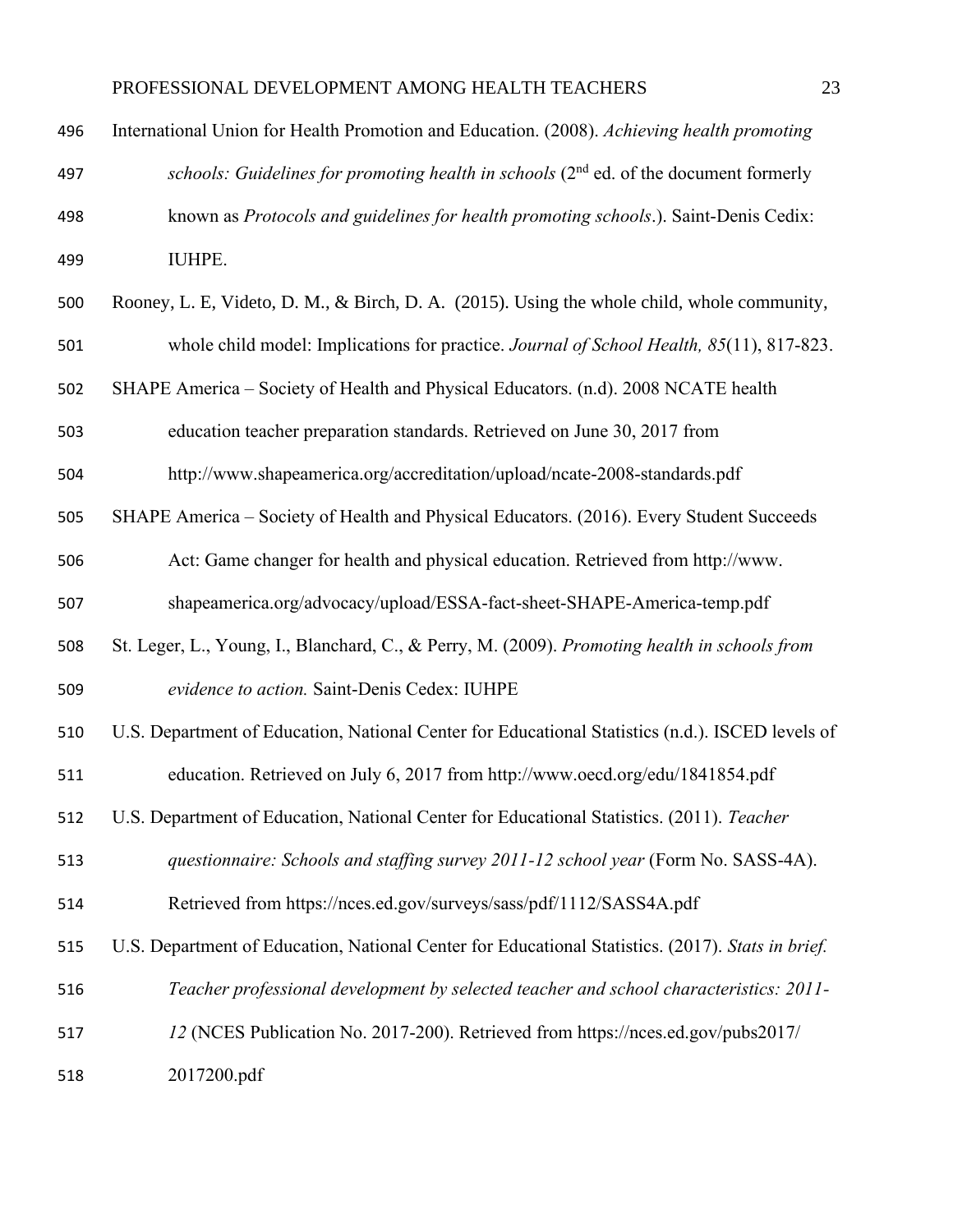- Wei, R. C., Darling-Hammond, L., Andree, A., Richardson, N., & Orphanos, S. (2009).
- *Professional learning in the learning profession: A status report on teacher development*
- *in the United States and abroad.* Dallas, TX. National Staff Development Council.
- World Health Organization. (2017). Health promoting schools: An effective approach to early
- action on noncommunicable disease risk factors. Retrieved from<http://www.who.int/>
- healthpromotion/publications/health-promotion-school/en/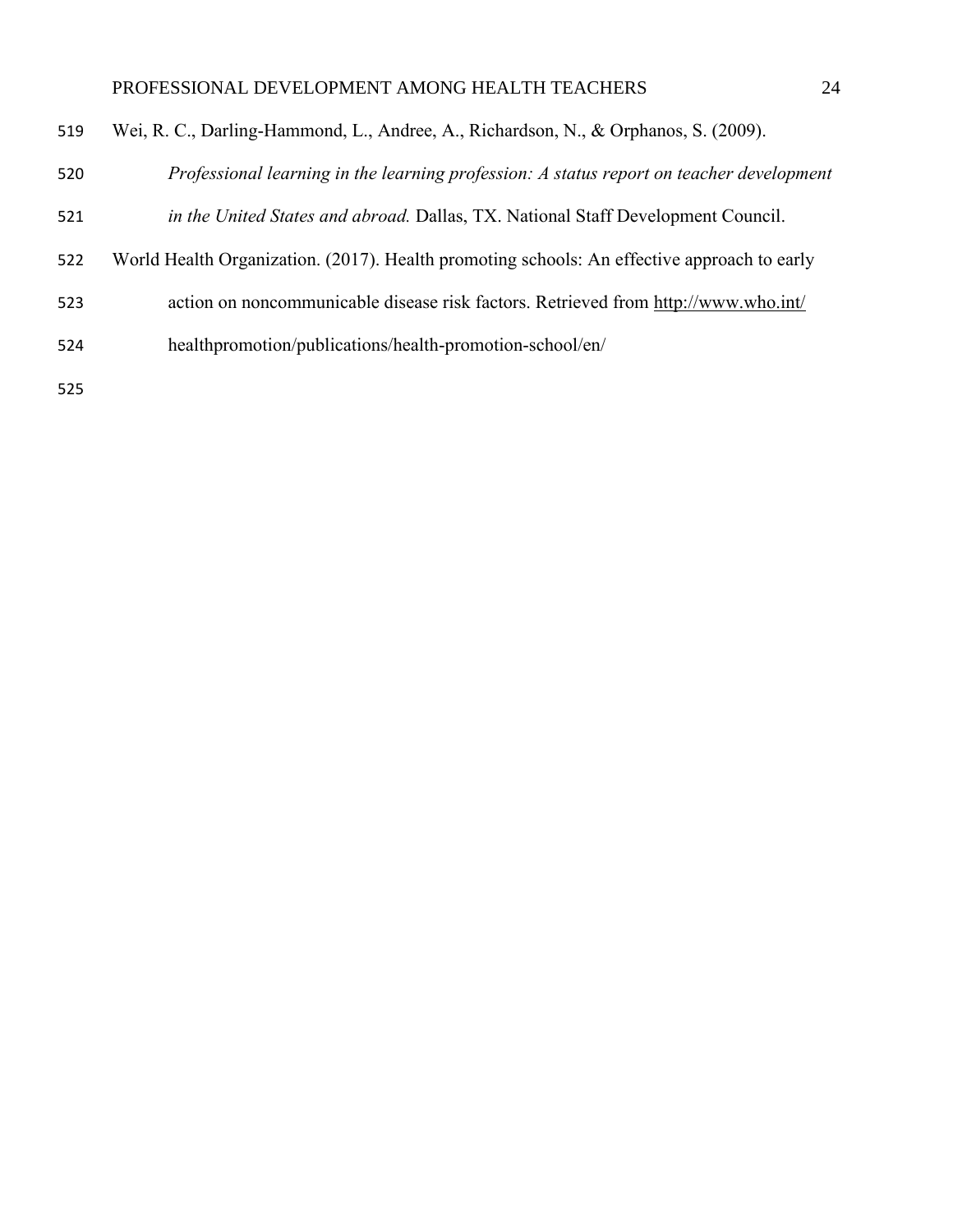Table 1

 *Professional Development During the Past 12 Months Among Secondary Public School Health Education Teachers as a Percentage of the Population (N = 1,553,401)*

\_\_\_\_\_\_\_\_\_\_\_\_\_\_\_\_\_\_\_\_\_\_\_\_\_\_\_\_\_\_\_\_\_\_\_\_\_\_\_\_\_\_\_\_\_\_\_\_\_\_\_\_\_\_\_\_\_\_\_\_\_\_\_\_\_\_\_\_\_\_\_\_\_\_\_\_\_\_\_\_\_\_\_

\_\_\_\_\_\_\_\_\_\_\_\_\_\_\_\_\_\_\_\_\_\_\_\_\_\_\_\_\_\_\_\_\_\_\_\_\_\_\_\_\_\_\_\_\_\_\_\_\_\_\_\_\_\_\_\_\_\_\_\_\_\_\_\_\_\_\_\_\_\_\_\_\_\_\_\_\_\_\_\_\_\_\_

- 531 Heath Ed. All Other
- Teachers Teachers
- Survey Item (*n* = 18,864) (*n* = 1,534,537)
- 

| 535 |                                                             | <b>Yes</b> | Yes  |
|-----|-------------------------------------------------------------|------------|------|
| 536 | Participated in professional activity, such as:             |            |      |
| 537 | Attended workshops, etc., but not presenter                 | 85.1       | 89.7 |
| 538 | Concentrated on, and specific to, subject(s) taught         | 76.5       | 79.1 |
| 539 | Focused on use of computers for instruction                 | 70.1       | 66.4 |
| 540 | Focused on student discipline and classroom management      | 51.6       | 42.0 |
| 541 | How to teach students with disabilities                     | 32.9       | 38.3 |
| 542 | University course(s) related to teaching                    | 30.3       | 28.1 |
| 543 | Presenter at workshops, conferences, or training sessions   | 24.8       | 23.2 |
| 544 | How to teach limited-English proficient students or ELLs*   | 20.1       | 24.0 |
| 545 | Observation visits to other schools                         | 16.0       | 19.3 |
| 546 |                                                             |            |      |
| 547 | Received support for professional development, such as:     |            |      |
| 548 | Scheduled time in the contract year                         | 74.2       | 76.3 |
| 549 | Release time from teaching (someone else assigned to teach) | 41.9       | 47.8 |
| 550 | Reimbursement for conference or workshop fees               | 27.0       | 31.0 |
| 551 | Reimbursement for travel and/or daily expenses              | 20.5       | 23.9 |
| 552 | Stipend for activities outside of work hours.               | 19.2       | 25.0 |
| 553 | Full or partial reimbursement of college tuition            | 11.2       | 9.7  |
| 554 |                                                             |            |      |

 \*ELLs (English-language learners) 

- 
-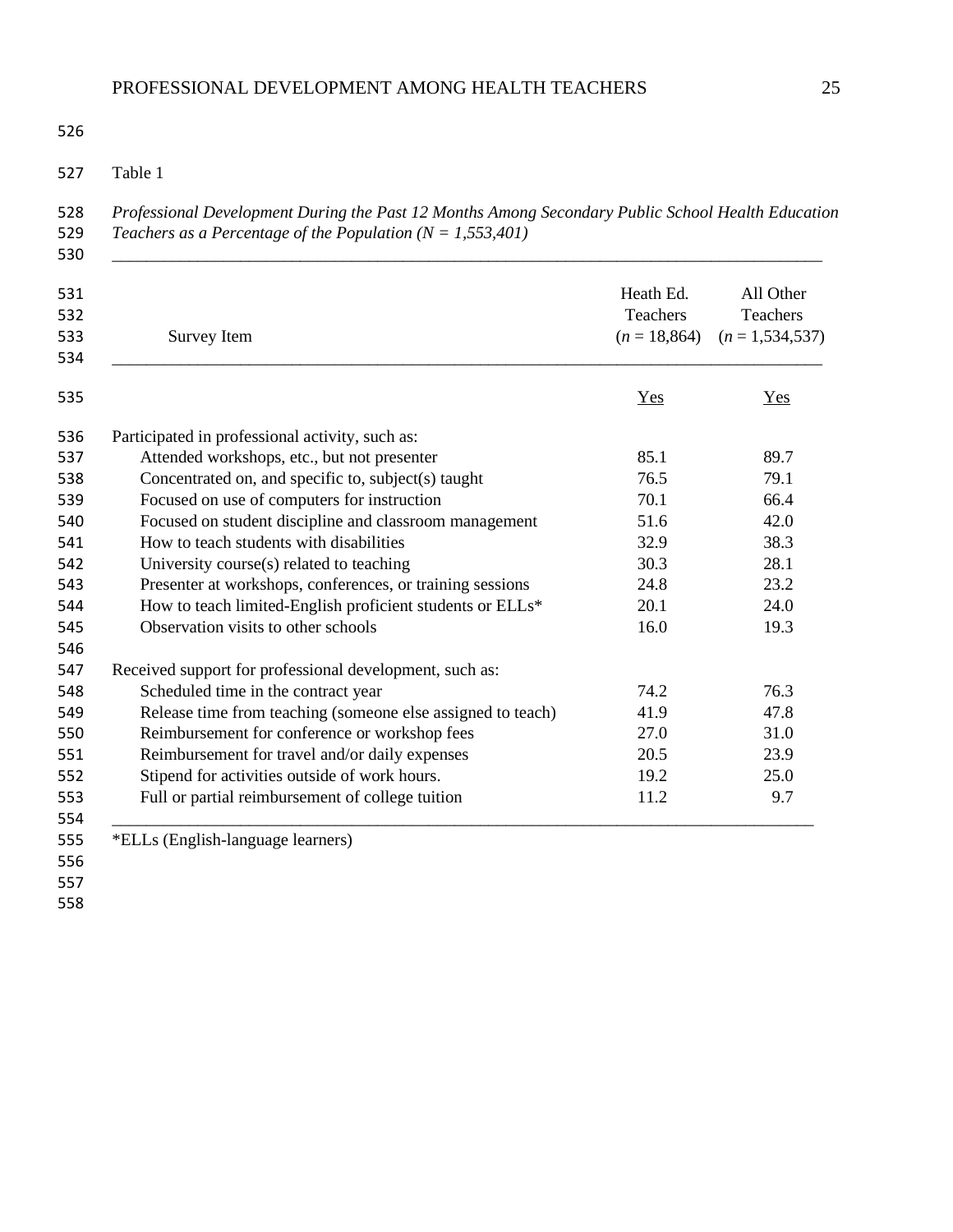Table 2

 *Types of Professional Support Received Among Newly Hired Secondary Public School Health Education Teachers as a Percentage of the Population (N = 297,021)* \_\_\_\_\_\_\_\_\_\_\_\_\_\_\_\_\_\_\_\_\_\_\_\_\_\_\_\_\_\_\_\_\_\_\_\_\_\_\_\_\_\_\_\_\_\_\_\_\_\_\_\_\_\_\_\_\_\_\_\_\_\_\_\_\_\_\_\_\_\_\_\_\_\_\_\_\_\_\_\_\_\_\_\_

| 566                                                                      |      |
|--------------------------------------------------------------------------|------|
| 567                                                                      |      |
| 568<br>Yes                                                               | Yes  |
| 569<br>During your first year of teaching, did you:                      |      |
| Receive regular supportive communication with principal,<br>570          |      |
| other administrators, or department chair?<br>90.4<br>571                | 76.1 |
| Participate in teacher induction program?<br>74.8<br>572                 | 85.7 |
| Work closely with a master or mentor teacher who was<br>573              |      |
| assigned by your school or district?<br>574<br>66.4                      | 74.2 |
| Have seminars or classes for beginning teachers?<br>60.2<br>575          | 65.1 |
| Have common planning time with teachers in your subject?<br>59.6<br>576  | 50.1 |
| Receive extra classroom assistance (e.g. teacher aides)?<br>29.2<br>577  | 22.6 |
| Have reduced teaching schedule or number of preparations?<br>19.5<br>578 | 11.5 |
| 579                                                                      |      |
| 580                                                                      |      |
| 581                                                                      |      |